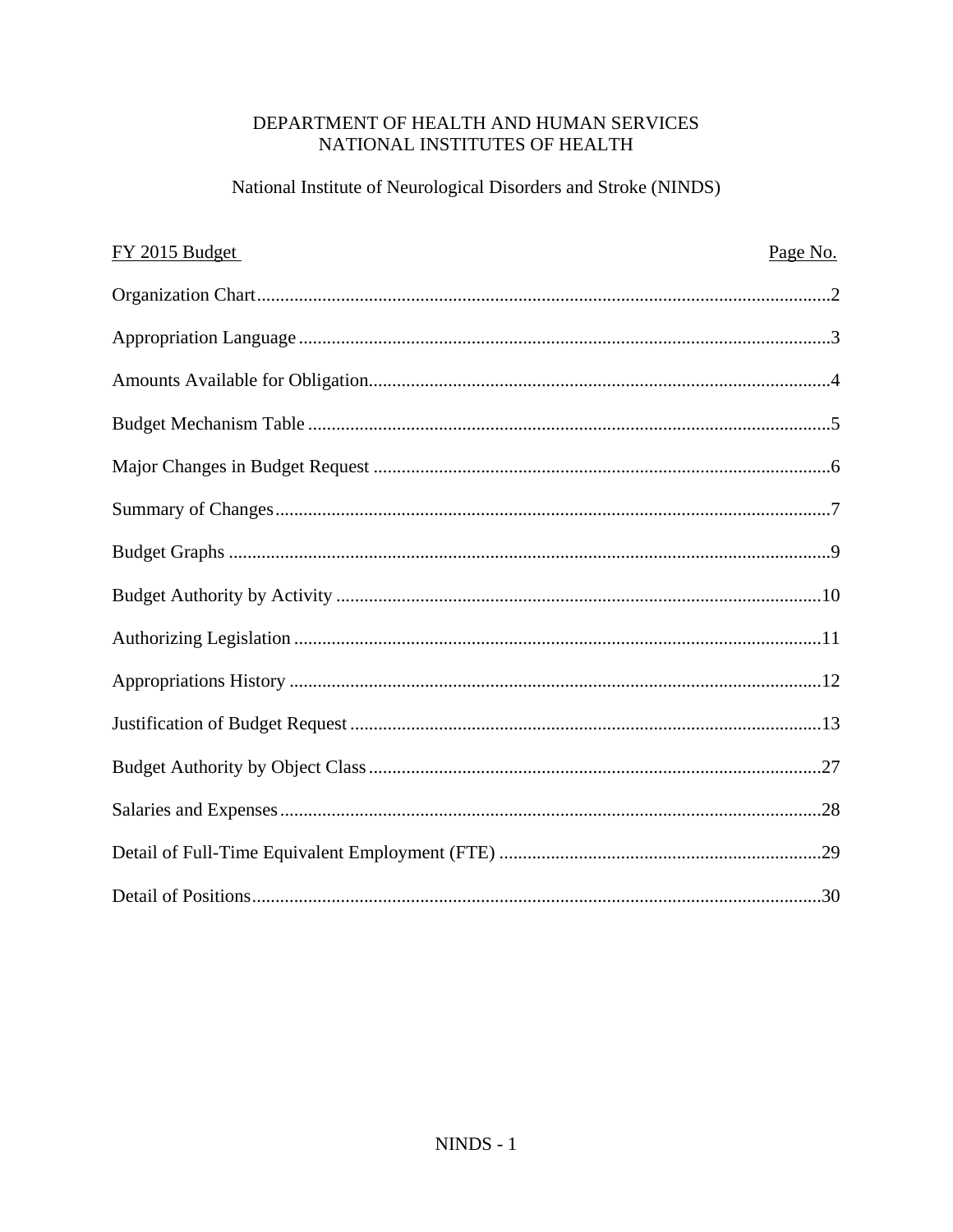# NATIONAL INSTITUTES OF HEALTH

National Institute of Neurological Disorders and Stroke

Organizational Chart

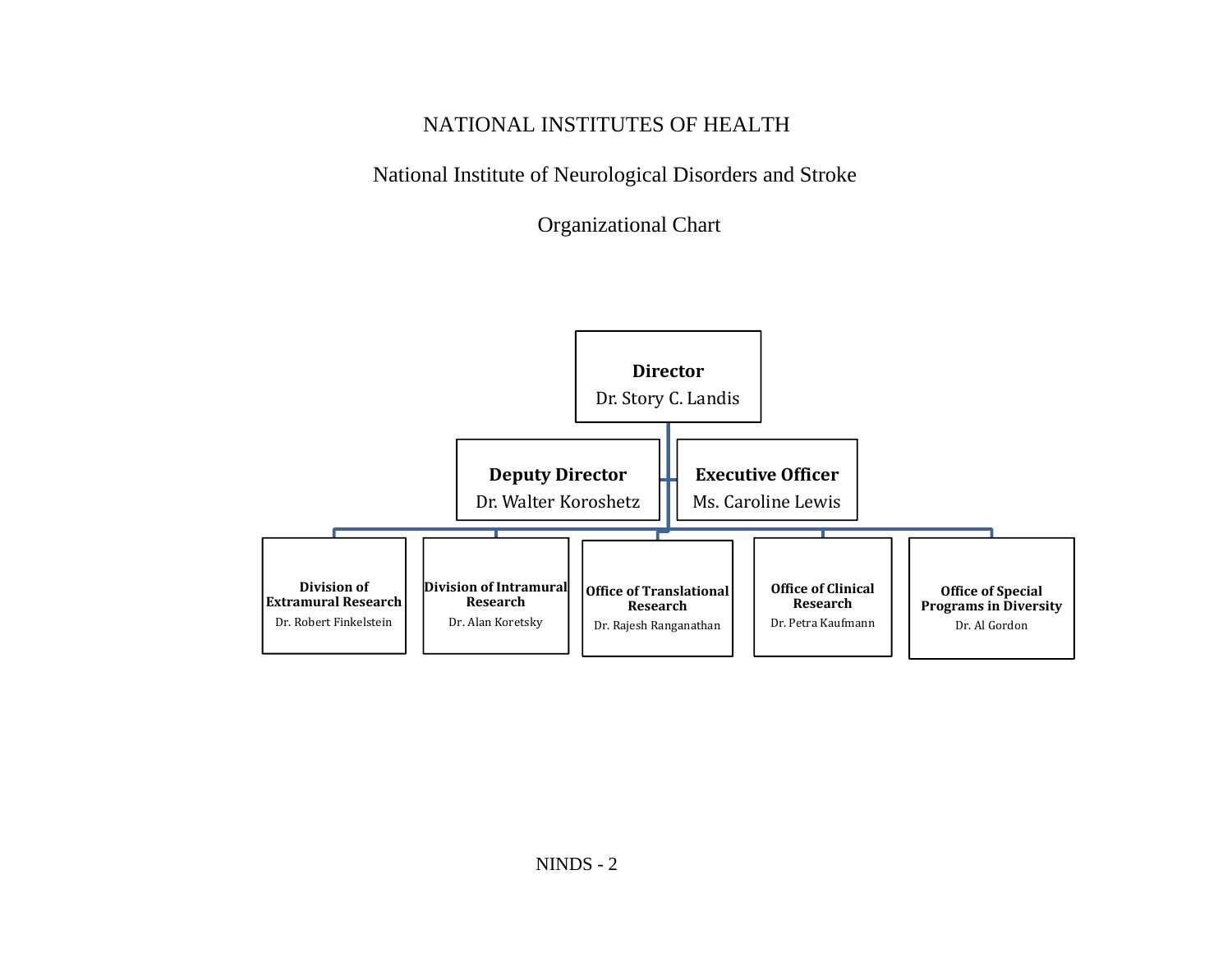## **NATIONAL INSTITUTES OF HEALTH**

National Institute of Neurological Disorders and Stroke

For carrying out section 301 and title IV of the PHS Act with respect to neurological disorders and stroke, **[**\$1,587,982,000**]***\$1,608,461,000*.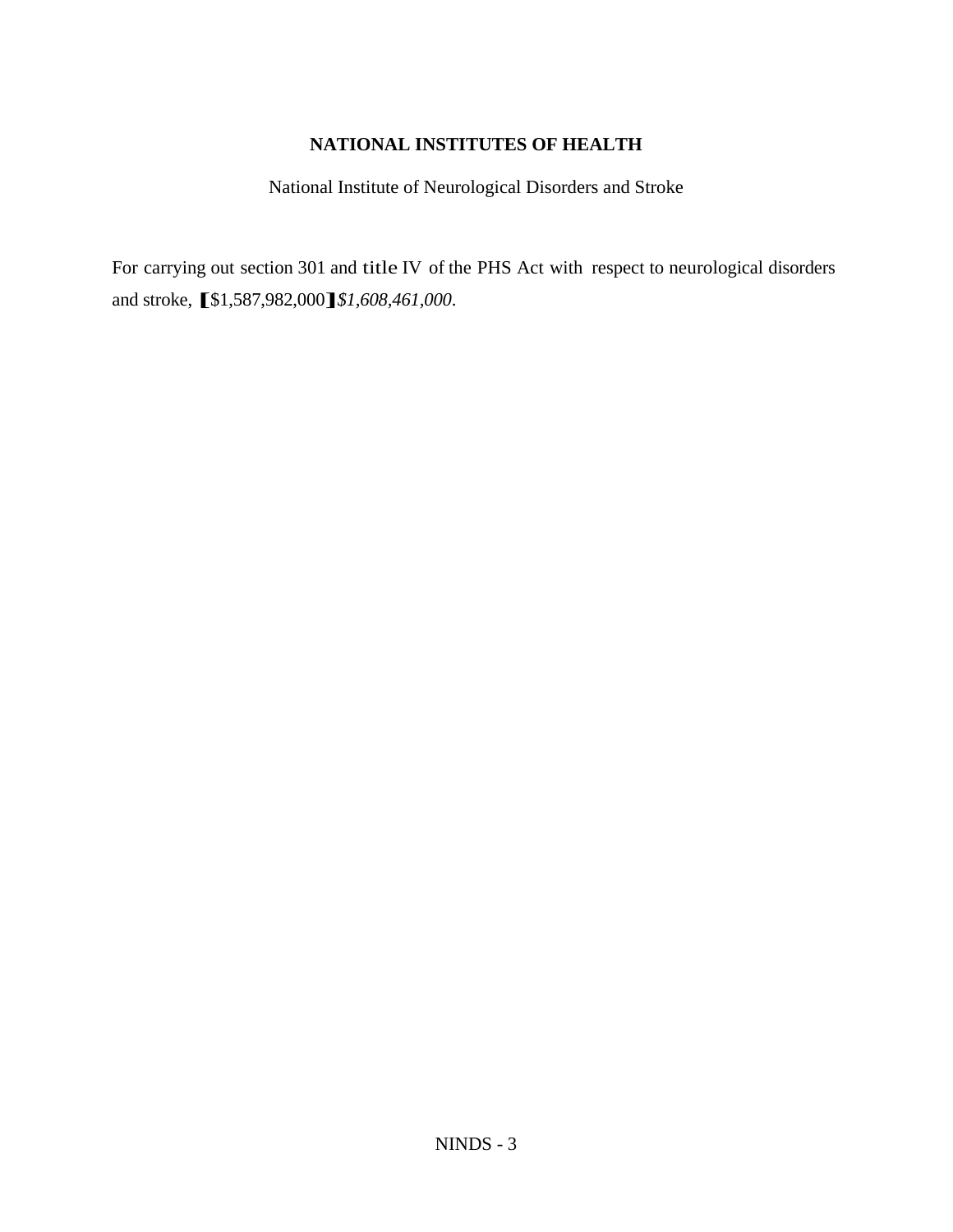# **NATIONAL INSTITUTES OF HEALTH National Institute of Neurological Disorders and Stroke**

## **Amounts Available for Obligation**<sup>1</sup>

|                                           | FY 2013 Actual | FY 2014 Enacted | FY 2015 President's |
|-------------------------------------------|----------------|-----------------|---------------------|
| <b>Source of Funding</b>                  |                |                 | <b>Budget</b>       |
| Appropriation                             | \$1,626,365    | \$1,587,982     | \$1,608,461         |
| Type 1 Diabetes                           |                |                 |                     |
| Rescission                                | $-3,253$       |                 |                     |
| Sequestration                             | $-81,632$      |                 |                     |
| Subtotal, adjusted appropriation          | \$1,541,480    | \$1,587,982     | \$1,608,461         |
| FY 2013 Secretary's Transfer              | $-8,992$       |                 |                     |
| <b>OAR HIV/AIDS Transfers</b>             |                |                 |                     |
| Comparative transfers to NLM for NCBI and |                |                 |                     |
| Public Access                             | $-1,821$       | $-2,185$        |                     |
| National Children's Study Transfers       | 1,307          |                 |                     |
| Subtotal, adjusted budget authority       | \$1,531,975    | \$1,585,797     | \$1,608,461         |
| Unobligated balance, start of year        |                |                 |                     |
| Unobligated balance, end of year          |                |                 |                     |
| Subtotal, adjusted budget authority       | \$1,531,975    | \$1,585,797     | \$1,608,461         |
| Unobligated balance lapsing               |                |                 |                     |
| Total obligations                         | \$1,531,972    | \$1,585,797     | \$1,608,461         |

(Dollars in Thousands)

<sup>1</sup> Excludes the following amounts for reimbursable activities carried out by this account:

FY 2013 - \$8,727 FY 2014 - \$8,531 FY 2015 - \$8,751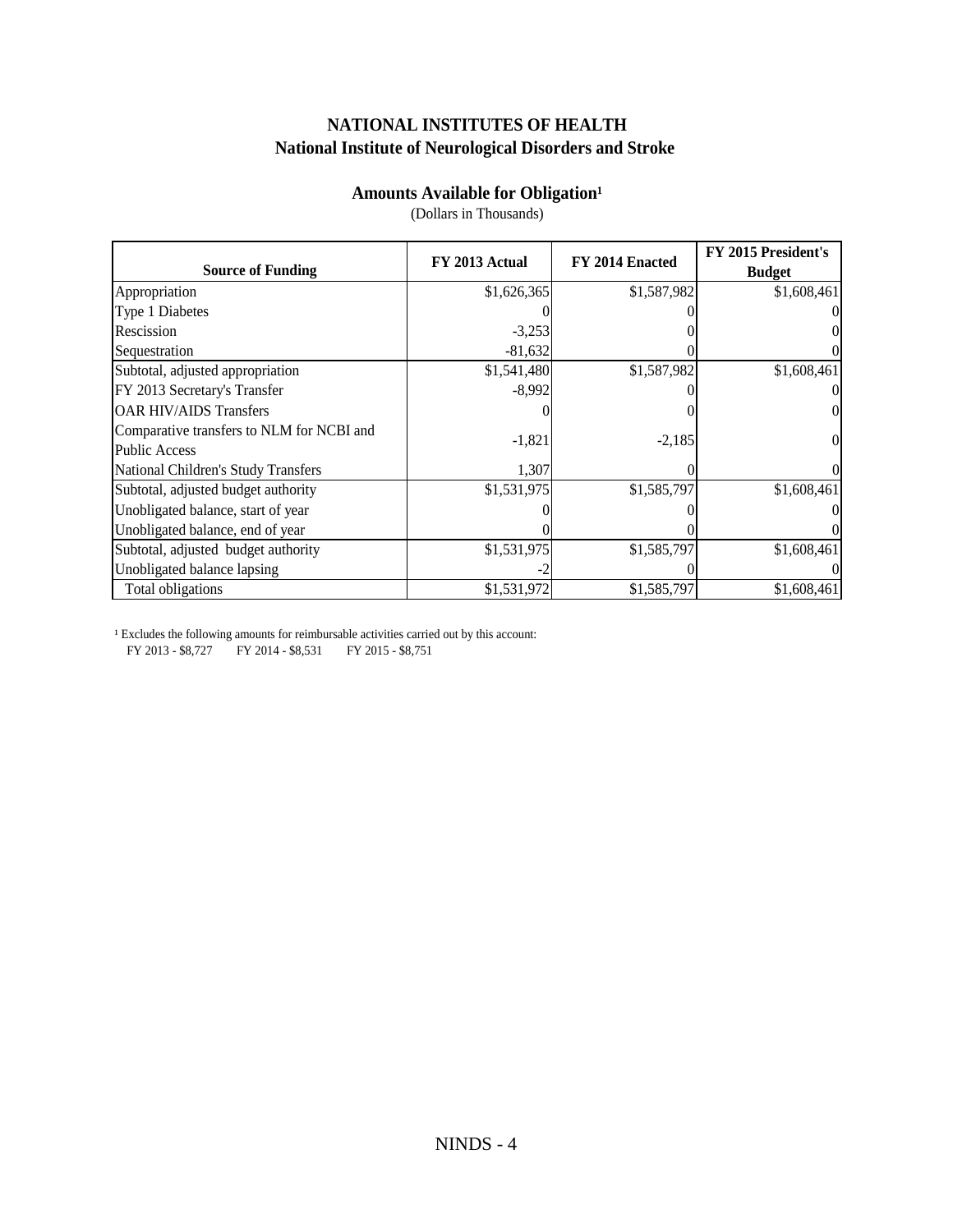#### **NATIONAL INSTITUTES OF HEALTH National Institute of Neurological Disorders and Stroke**

#### Budget Mechanism - Total<sup>1</sup>

#### (Dollars in Thousands)

|                                                  |              |                      |              |                                                            |              |                   | FY 2015          |              |  |
|--------------------------------------------------|--------------|----------------------|--------------|------------------------------------------------------------|--------------|-------------------|------------------|--------------|--|
| <b>MECHANISM</b>                                 |              | FY 2013 Actual       |              | FY 2014 Enacted <sup>2</sup><br>FY 2015 President's Budget |              |                   | $+/-$<br>FY 2014 |              |  |
|                                                  | No.          | Amount               | No.          | Amount                                                     | No.          | Amount            | No.              | Amount       |  |
| Research Projects:                               |              |                      |              |                                                            |              |                   |                  |              |  |
| Noncompeting                                     | 1,928        | \$742,140            | 1,861        | \$789,513                                                  | 1,881        | \$787,587         | 20               | $-$1,926$    |  |
| Administrative Supplements                       | (82)         | 11,866               | (70)         | 10,000                                                     | (70)         | 10,000            | (0)              |              |  |
| Competing:                                       |              |                      |              |                                                            |              |                   |                  |              |  |
| Renewal                                          | 162          | 75,360               | 171          | 66,681                                                     | 171          | 66,681            |                  |              |  |
| New                                              | 540          | 192,195              | 559          | 209,789                                                    | 596          | 224,034           | 37               | 14,245       |  |
| Supplements                                      |              |                      |              |                                                            |              |                   | $\theta$         |              |  |
| Subtotal, Competing                              | 702          | \$267,555            | 730          | \$276,470                                                  | 767          | \$290,715         | 37               | \$14,245     |  |
| Subtotal, RPGs                                   | 2,630        | \$1,021,561          | 2,591        | \$1,075,983                                                | 2,648        | \$1,088,302       | 57               | \$12,319     |  |
| <b>SBIR/STTR</b>                                 | 77           | 39,756               | 88           | 44,331                                                     | 92           | 46,439            |                  | 2,108        |  |
| Research Project Grants                          | 2,707        | \$1,061,317          | 2,679        | \$1,120,314                                                | 2,740        | \$1,134,741       | 61               | \$14,427     |  |
|                                                  |              |                      |              |                                                            |              |                   |                  |              |  |
| Research Centers:                                |              |                      |              |                                                            |              |                   |                  |              |  |
| Specialized/Comprehensive                        | 68           | \$71,211             | 58           | \$64,802                                                   | 77           | \$64,802          | 19               | \$0          |  |
| <b>Clinical Research</b>                         |              |                      |              |                                                            |              |                   |                  |              |  |
| Biotechnology                                    |              |                      |              |                                                            |              |                   |                  |              |  |
| Comparative Medicine                             |              | 660                  |              | 691                                                        |              | 691               |                  |              |  |
| Research Centers in Minority Institutions        |              |                      | $\sqrt{ }$   |                                                            |              |                   |                  |              |  |
| <b>Research Centers</b>                          | 68           | \$71,871             | 58           | \$65,493                                                   | 77           | \$65,493          | 19               | \$0          |  |
|                                                  |              |                      |              |                                                            |              |                   |                  |              |  |
| Other Research:                                  |              |                      |              |                                                            |              |                   |                  |              |  |
| <b>Research Careers</b>                          | 205          | \$35,831             | 199          | \$35,831                                                   | 199          | \$35,831          |                  | \$0          |  |
| <b>Cancer Education</b>                          | $\Omega$     |                      |              |                                                            |              |                   |                  |              |  |
| Cooperative Clinical Research                    | 112          | 24,893               | 111          | 25,122                                                     | 111          | 25,122            |                  |              |  |
| <b>Biomedical Research Support</b>               |              |                      |              |                                                            |              |                   |                  |              |  |
| Minority Biomedical Research Support             |              |                      |              |                                                            |              |                   |                  |              |  |
| Other                                            | 104          | 15,937               | 105          | 15,913                                                     | 105          | 15,913            |                  |              |  |
| Other Research                                   | 421          | $\overline{$}76,661$ | 415          | \$76,866                                                   | 415          | \$76,866          | $\theta$         | \$0          |  |
| <b>Total Research Grants</b>                     | 3,196        | \$1,209,849          | 3,152        | \$1,262,673                                                | 3,232        | \$1,277,100       | 80               | \$14,427     |  |
| Ruth L Kirchstein Training Awards:               | <b>FTTPs</b> |                      | <b>FTTPs</b> |                                                            | <b>FTTPs</b> |                   | <b>FTTPs</b>     |              |  |
| <b>Individual Awards</b>                         | 413          | \$16,539             | 413          | \$17,002                                                   | 413          | \$17,342          |                  | \$340        |  |
| <b>Institutional Awards</b>                      | 338          | 14,750               | 330          | 15,134                                                     | 330          | 15,331            |                  | 197          |  |
| <b>Total Research Training</b>                   | 751          | \$31,289             | 743          | \$32,136                                                   | 743          | \$32,673          | $\Omega$         | \$537        |  |
|                                                  |              |                      |              |                                                            |              |                   |                  |              |  |
| Research & Develop. Contracts                    | 105          | \$80,680             | 102          | \$72,931                                                   | 102          | \$81,876          |                  | \$8,945      |  |
| $(SBIR/STTR)\ (non-add)$                         | (0)          | (265)                | (3)          | (265)                                                      | (3)          | (265)             | (0)              | (0)          |  |
|                                                  |              |                      |              |                                                            |              |                   |                  |              |  |
| Intramural Research<br>Res. Management & Support | 334<br>191   | 152,766<br>57,391    | 334<br>191   | 155,919<br>58,152                                          | 334<br>191   | 157,478<br>59,334 |                  | 1,559        |  |
| Res. Management & Support (SBIR Admin) (non-add) | (0)          | (612)                | (0)          | (612)                                                      | (0)          | (612)             | (0)              | 1,182<br>(0) |  |
|                                                  |              |                      |              |                                                            |              |                   |                  |              |  |
| Construction                                     |              |                      |              |                                                            |              |                   |                  |              |  |
| <b>Buildings and Facilities</b>                  |              |                      |              |                                                            |              |                   |                  |              |  |
| Total, NINDS                                     | 525          | \$1,531,975          | 525          | \$1,585,797                                                | 525          | \$1,608,461       | $\theta$         | \$22,664     |  |

All items in italics and brackets are non-add entries. FY 2013 and FY 2014 levels are shown on a comparable basis to FY 2015.

² The amounts in the FY 2014 column take into account funding reallocations, and therefore may not add to the total budget authority reflected herein.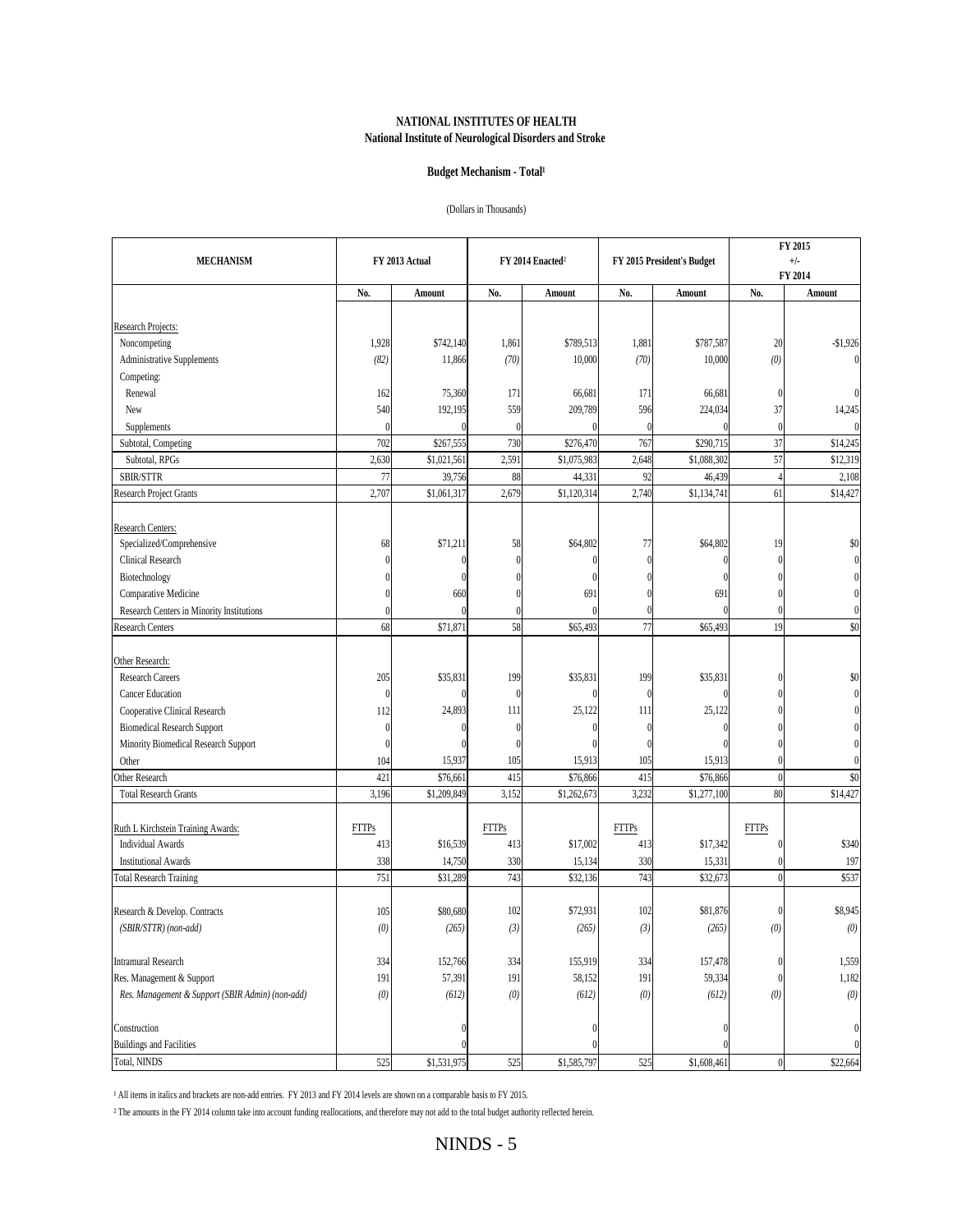# **Major Changes in the Fiscal Year 2015 President's Budget Request**

Major changes by budget mechanism and / or budget activity detail are briefly described below. Note that there may be overlap between budget mechanisms and activity detail and these highlights will not sum to the total change for the FY 2015 President's Budget for NINDS, which is \$22.664 million more than the FY 2014 level, for a total of \$1,608.461 million.

## Research Project Grants (+\$14.427 million, total \$1,134.741 million):

NINDS will support a total of 2740 Research Project Grant (RPG) awards in FY 2015. Noncompeting RPGs will increase by 20 awards and decrease by \$1.926 million. Competing RPGs will increase by 37 awards and \$14.245 million.

## Research Training (+\$0.537 million, total \$32.673 million):

NIH will provide an increase of two percent over FY 2014 for stipend levels for pre-doctoral and post-doctoral trainees. The requested increase will help sustain the development of a highly qualified biomedical research workforce.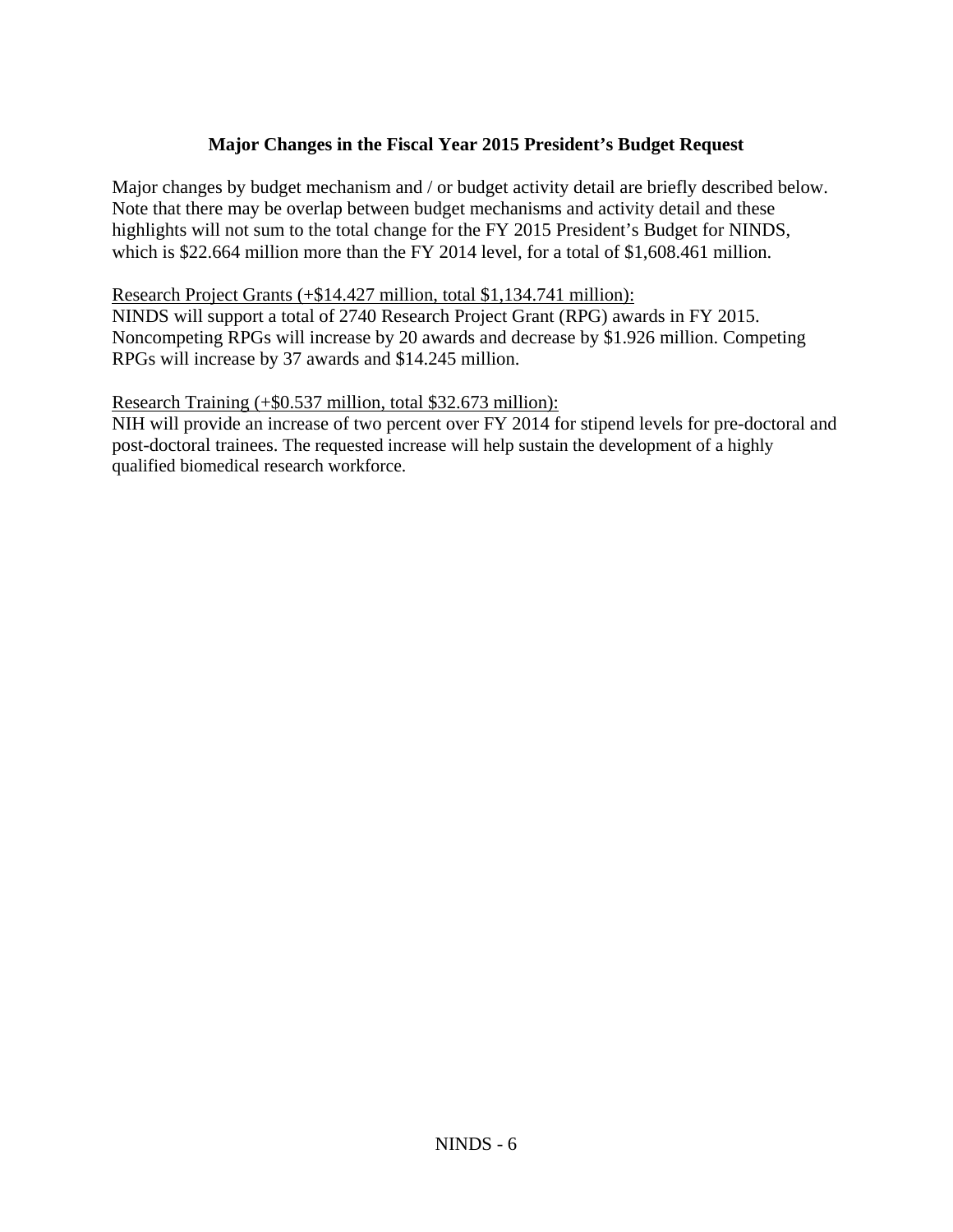### **NATIONAL INSTITUTES OF HEALTH National Institute of Neurological Disorders and Stroke**

## **Summary of Changes<sup>1</sup>**

#### (Dollars in Thousands)

| FY 2014 Enacted                                                      |             |                            |             | \$1,585,797             |
|----------------------------------------------------------------------|-------------|----------------------------|-------------|-------------------------|
| FY 2015 President's Budget                                           |             |                            |             | \$1,608,461             |
| Net change                                                           |             |                            |             | \$22,664                |
|                                                                      |             | FY 2015 President's Budget |             | Change from FY 2014     |
| <b>CHANGES</b>                                                       | <b>FTEs</b> | <b>Budget Authority</b>    | <b>FTEs</b> | <b>Budget Authority</b> |
| A. Built-in:                                                         |             |                            |             |                         |
| 1. Intramural Research:                                              |             |                            |             |                         |
| a. Annualization of January 2014 pay increase & benefits             |             | \$51,950                   |             | \$128                   |
| b. January FY 2015 pay increase & benefits                           |             | 51,950                     |             | 384                     |
| c. Zero more days of pay (n/a for 2015)                              |             | 51,950                     |             | $\boldsymbol{0}$        |
| d. Differences attributable to change in FTE                         |             | 51,950                     |             | $\Omega$                |
| e. Payment for centrally furnished services                          |             | 26,470                     |             | 442                     |
| f. Increased cost of laboratory supplies, materials, other expenses, |             | 79,058                     |             | 337                     |
| and non-recurring costs                                              |             |                            |             |                         |
| Subtotal                                                             |             |                            |             | \$1,291                 |
|                                                                      |             |                            |             |                         |
| 2. Research Management and Support:                                  |             |                            |             |                         |
| a. Annualization of January 2014 pay increase & benefits             |             | \$27,383                   |             | \$67                    |
| b. January FY 2015 pay increase $&$ benefits                         |             | 27,383                     |             | 202                     |
| c. Zero more days of pay (n/a for 2015)                              |             | 27,383                     |             | $\overline{0}$          |
| d. Differences attributable to change in FTE                         |             | 27,383                     |             | $\theta$                |
| e. Payment for centrally furnished services                          |             | 7,155                      |             | 120                     |
| f. Increased cost of laboratory supplies, materials, other expenses, |             | 24,796                     |             | 642                     |
| and non-recurring costs                                              |             |                            |             |                         |
| Subtotal                                                             |             |                            |             | \$1,031                 |
|                                                                      |             |                            |             |                         |
| Subtotal, Built-in                                                   |             |                            |             | \$2,322                 |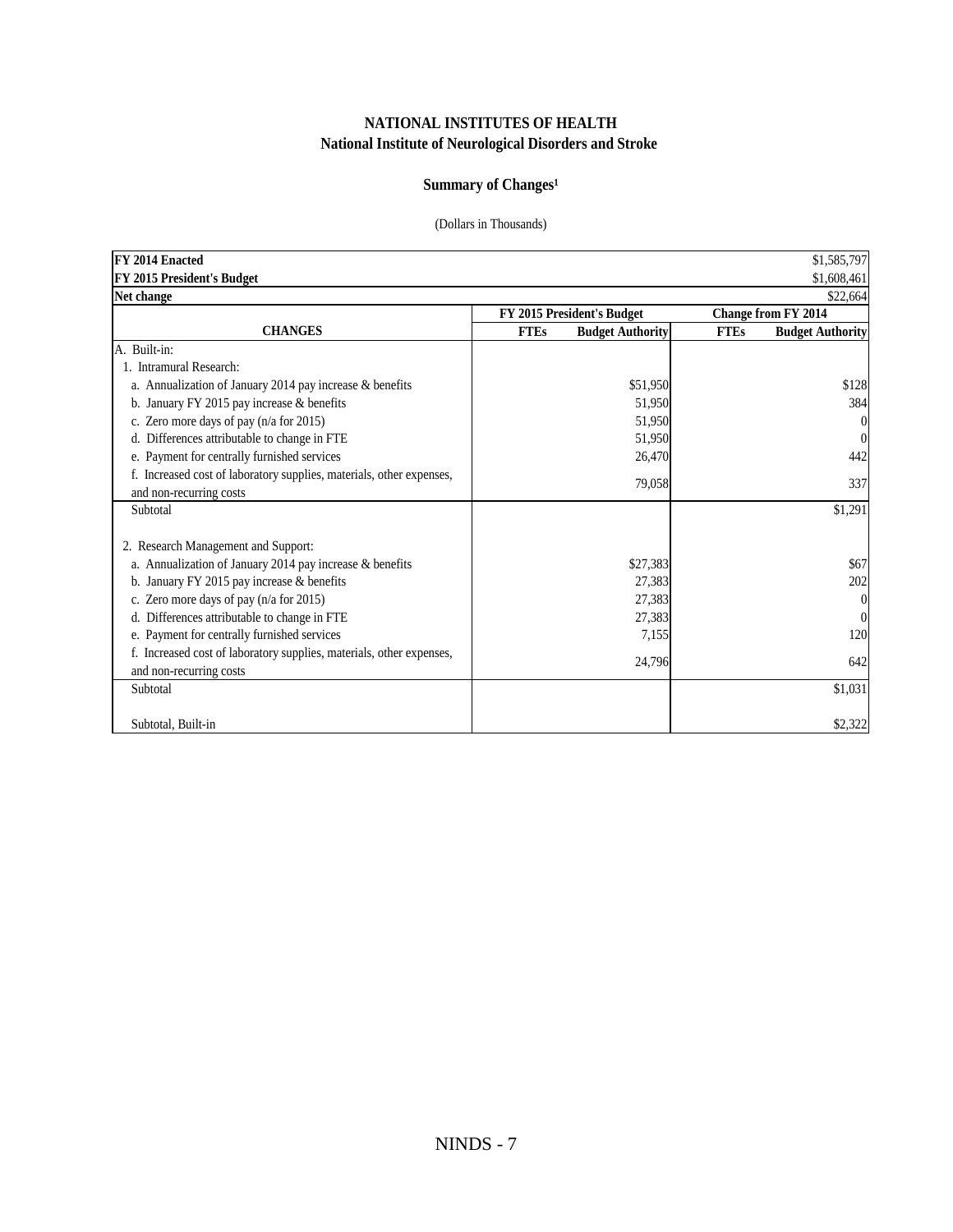### **National Institute of Neurological Disorders and Stroke NATIONAL INSTITUTES OF HEALTH**

## **Summary of Changes - Continued<sup>1</sup>**

#### (Dollars in Thousands)

|                                       | FY 2015 President's Budget |             | <b>Change from FY 2014</b> |                  |  |
|---------------------------------------|----------------------------|-------------|----------------------------|------------------|--|
| <b>CHANGES</b>                        | No.                        | Amount      | No.                        | Amount           |  |
| B. Program:                           |                            |             |                            |                  |  |
| 1. Research Project Grants:           |                            |             |                            |                  |  |
| a. Noncompeting                       | 1,881                      | \$797,587   | 20                         | $-$1,926$        |  |
| b. Competing                          | 767                        | 290,715     | 37                         | 14,245           |  |
| c. SBIR/STTR                          | 92                         | 46,439      | 4                          | 2,108            |  |
| Subtotal, RPGs                        | 2,740                      | \$1,134,741 | 61                         | \$14,427         |  |
| 2. Research Centers                   | 77                         | \$65,493    | 19                         | \$0              |  |
| 3. Other Research                     | 415                        | 76,866      | $\theta$                   | $\boldsymbol{0}$ |  |
| 4. Research Training                  | 743                        | 32,673      | $\boldsymbol{0}$           | 537              |  |
| 5. Research and development contracts | 102                        | 81,876      | $\mathbf{0}$               | 8,945            |  |
| Subtotal, Extramural                  |                            | \$1,391,649 |                            | \$23,909         |  |
|                                       | <b>FTEs</b>                |             | <b>FTEs</b>                |                  |  |
| 6. Intramural Research                | 334                        | \$157,478   | $\theta$                   | \$268            |  |
| 7. Research Management and Support    | 191                        | 59,334      | $\mathbf{0}$               | 151              |  |
| 8. Construction                       |                            |             |                            | $\overline{0}$   |  |
| 9. Buildings and Facilities           |                            |             |                            | $\overline{0}$   |  |
| Subtotal, Program                     | 525                        | \$1,608,461 | $\mathbf{0}$               | \$24,328         |  |
|                                       |                            |             |                            |                  |  |
| Total changes                         |                            |             |                            | \$22,664         |  |

<sup>1</sup> The amounts in the Change from FY 2014 column take into account funding reallocations, and therefore may not add to the net change reflected herein.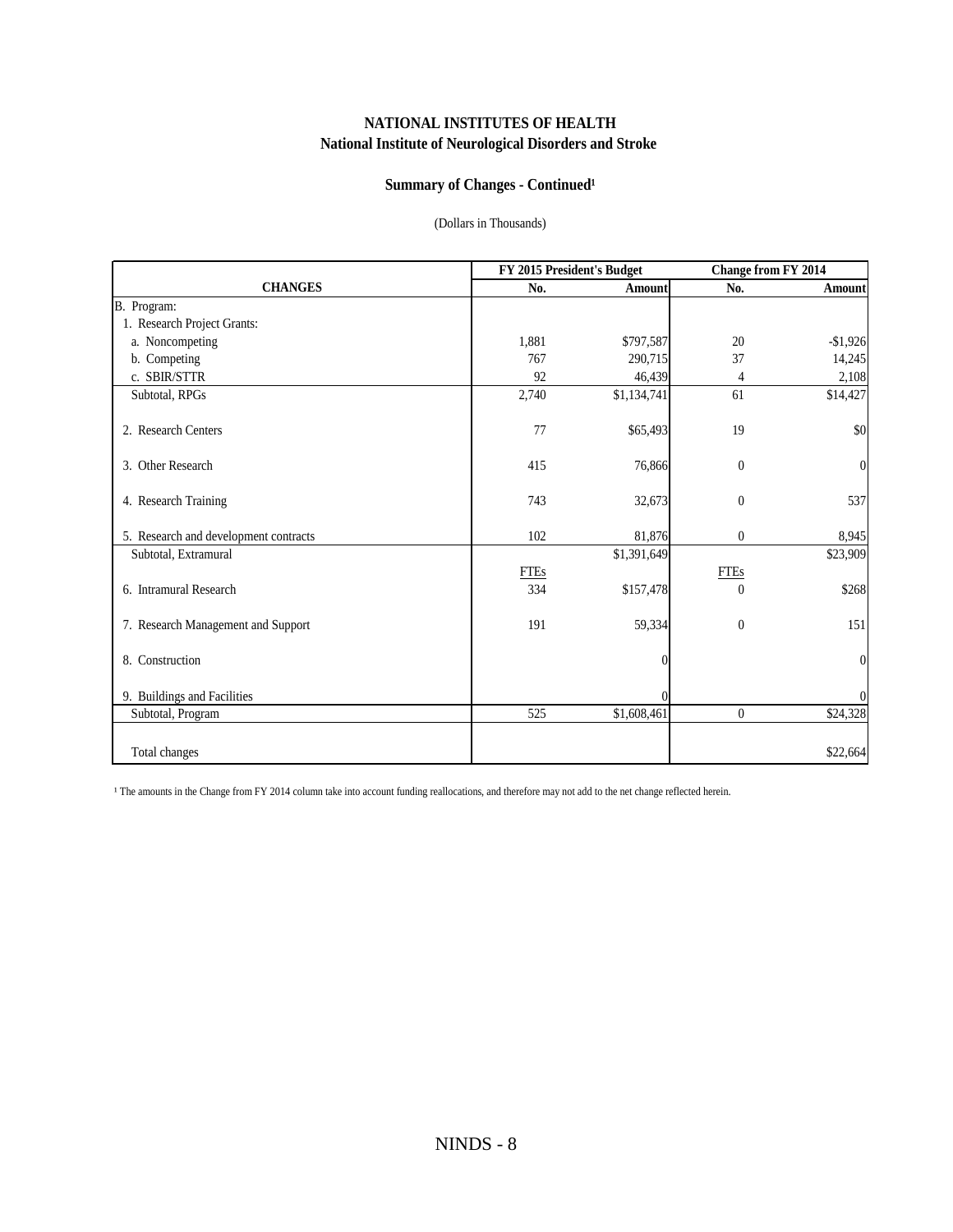### **Fiscal Year 2015 Budget Graphs**



## **History of Budget Authority and FTEs:**

#### **Distribution by Mechanism:**







NINDS - 9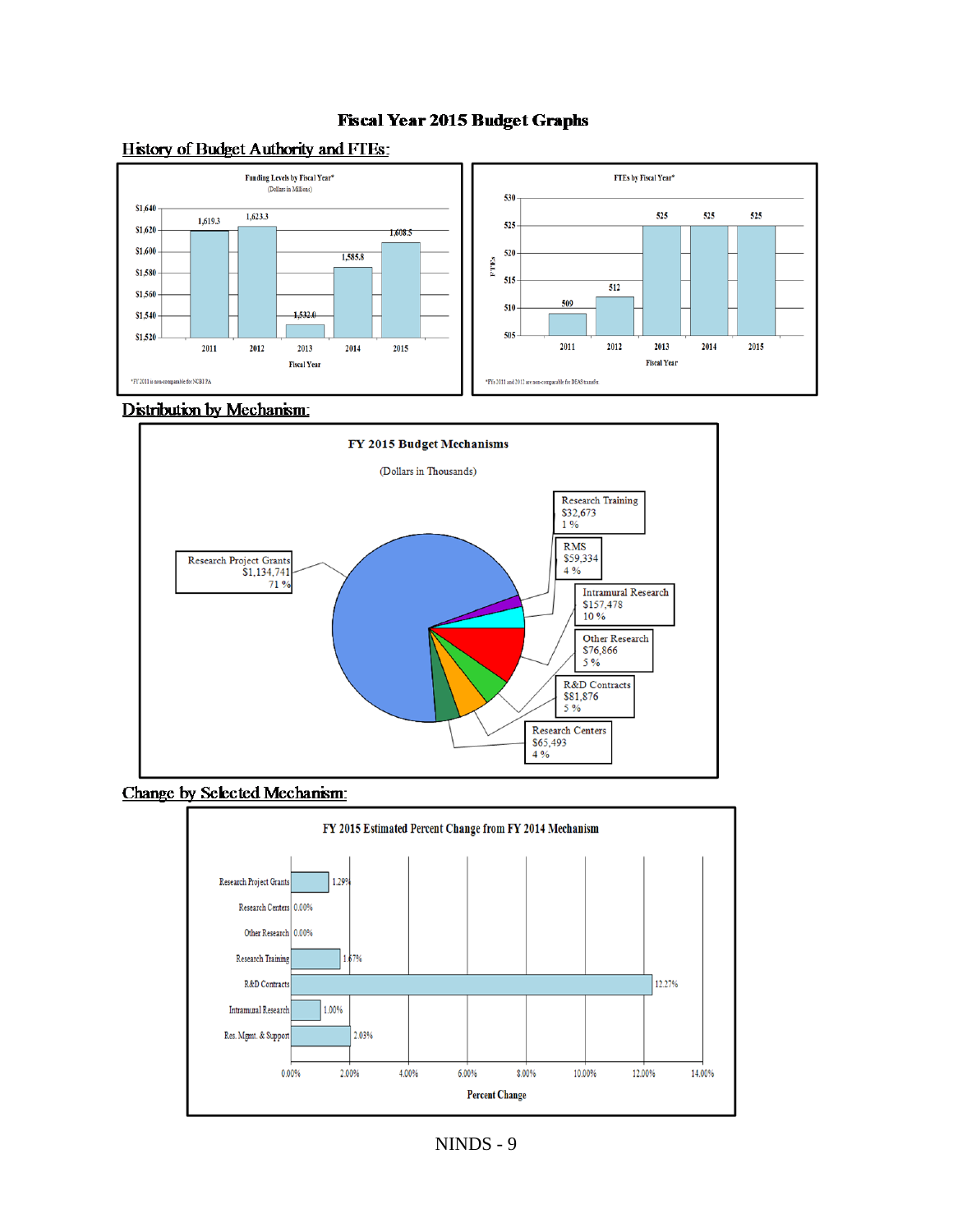## **NATIONAL INSTITUTES OF HEALTH National Institute of Neurological Disorders and Stroke**

### **Budget Authority by Activity<sup>1</sup>**

(Dollars in Thousands)

|                                                  |            | FY 2013 Actual |            | FY 2014 Enacted <sup>2</sup> |            | FY 2015 President's<br><b>Budget</b> |                  | FY 2015<br>$+/-$<br>FY 2014 |
|--------------------------------------------------|------------|----------------|------------|------------------------------|------------|--------------------------------------|------------------|-----------------------------|
| <b>Extramural Research</b>                       | <b>FTE</b> | Amountl        | <b>FTE</b> | <b>Amount</b>                | <b>FTE</b> | Amount                               | <b>FTE</b>       | Amount                      |
| Detail                                           |            |                |            |                              |            |                                      |                  |                             |
| Channels, Synapses, and Circuits                 |            | \$132,248      |            | \$136,841                    |            | \$139,234                            |                  | \$2,392                     |
| Infrastructure, Training Programs, and Resources |            | 186,162        |            | 192,629                      |            | 195,997                              |                  | 3,367                       |
| Neural Environment                               |            | 198,458        |            | 205,353                      |            | 208,942                              |                  | 3,590                       |
| Neurodegeneration                                |            | 202,688        |            | 209,730                      |            | 213,396                              |                  | 3,666                       |
| Neurogenetics                                    |            | 199,730        |            | 206,669                      |            | 210,282                              |                  | 3,613                       |
| Repair and Plasticity                            |            | 121,688        |            | 125,916                      |            | 128,117                              |                  | 2,201                       |
| Systems & Cognitive Neuroscience                 |            | 210,075        |            | 217,373                      |            | 221,173                              |                  | 3,800                       |
| <b>Translational Research</b>                    |            | 70,769         |            | 73,228                       |            | 74,508                               |                  | 1,280                       |
| Subtotal, Extramural                             |            | \$1,321,818    |            | \$1,367,740                  |            | \$1,391,649                          |                  | \$23,909                    |
| Intramural Research                              | 334        | \$152,766      | 334        | \$155,919                    | 334        | \$157,478                            | $\mathbf{0}$     | \$1,559                     |
| <b>Research Management &amp; Support</b>         | 191        | \$57,391       | 191        | \$58,152                     | 191        | \$59,334                             | $\boldsymbol{0}$ | \$1,182                     |
| <b>TOTAL</b>                                     | 525        | \$1,531,975    | 525        | \$1,585,797                  | 525        | \$1,608,461                          | $\bf{0}$         | \$22,664                    |

 $^{\rm 1}$  Includes FTEs whose payroll obligations are supported by the NIH Common Fund.

<sup>2</sup> The amounts in the FY 2014 column take into account funding reallocations, and therefore may not add to the total budget authority reflected herein.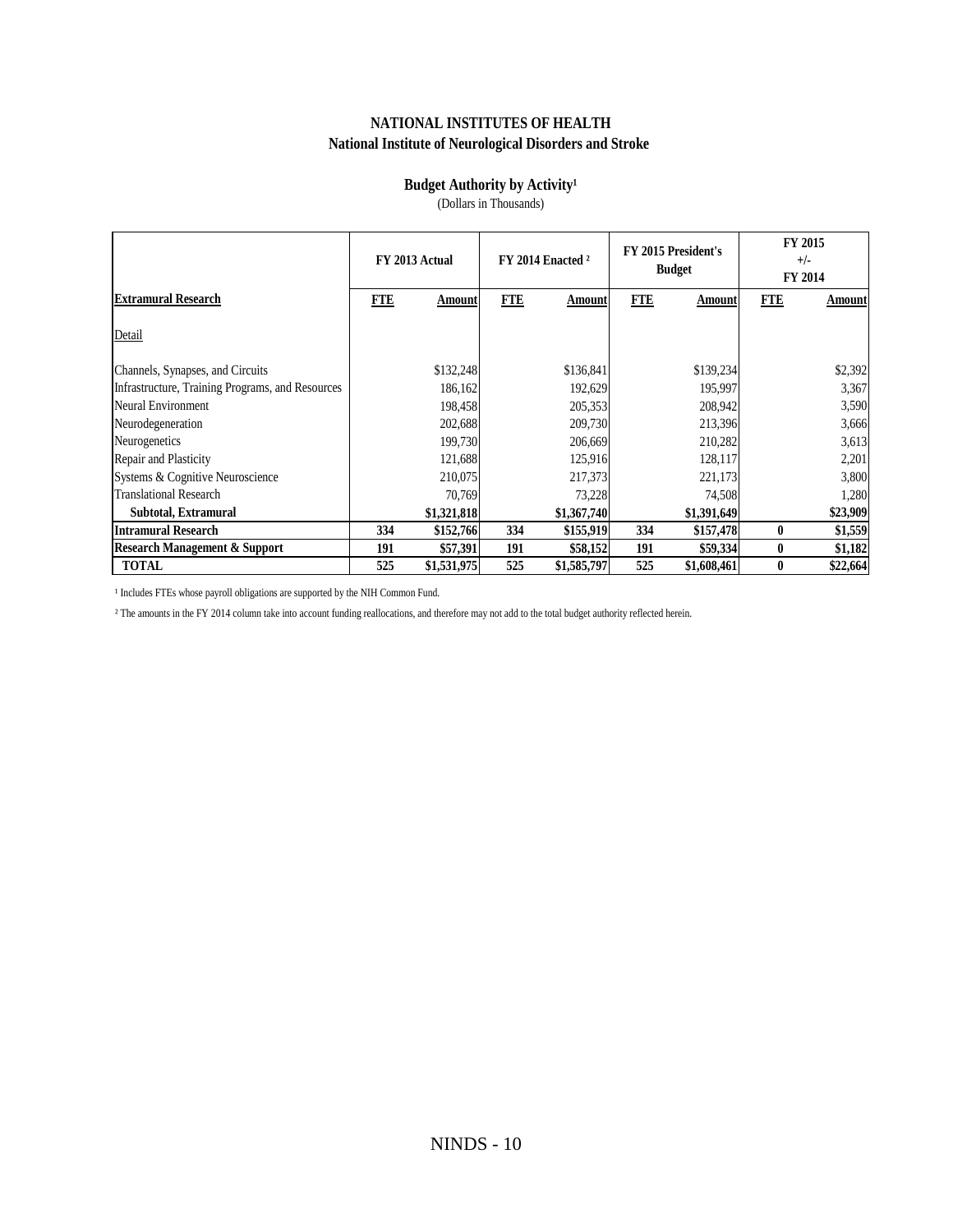#### **NATIONAL INSTITUTES OF HEALTH National Institute of Neurological Disorders andStroke**

|                                                            | <b>PHS Act/</b><br><b>Other Citation</b> | <b>U.S. Code</b><br><b>Citation</b> | 2014 Amount<br><b>Authorized</b> | FY 2014 Enacted | 2015 Amount<br><b>Authorized</b> | FY 2015 President's<br><b>Budget</b> |
|------------------------------------------------------------|------------------------------------------|-------------------------------------|----------------------------------|-----------------|----------------------------------|--------------------------------------|
| Research and Investigation                                 | Section 301                              | 42§241                              | Indefinite                       |                 | Indefinite                       |                                      |
| National Institute of Neurological<br>Disorders and Stroke | Section $401(a)$                         | 42§281                              | Indefinite                       | \$1,585,797,000 | Indefinite                       | \$1,608,461,000                      |
| Total, Budget Authority                                    |                                          |                                     |                                  | \$1,585,797,000 |                                  | \$1,608,461,000                      |

#### **Authorizing Legislation**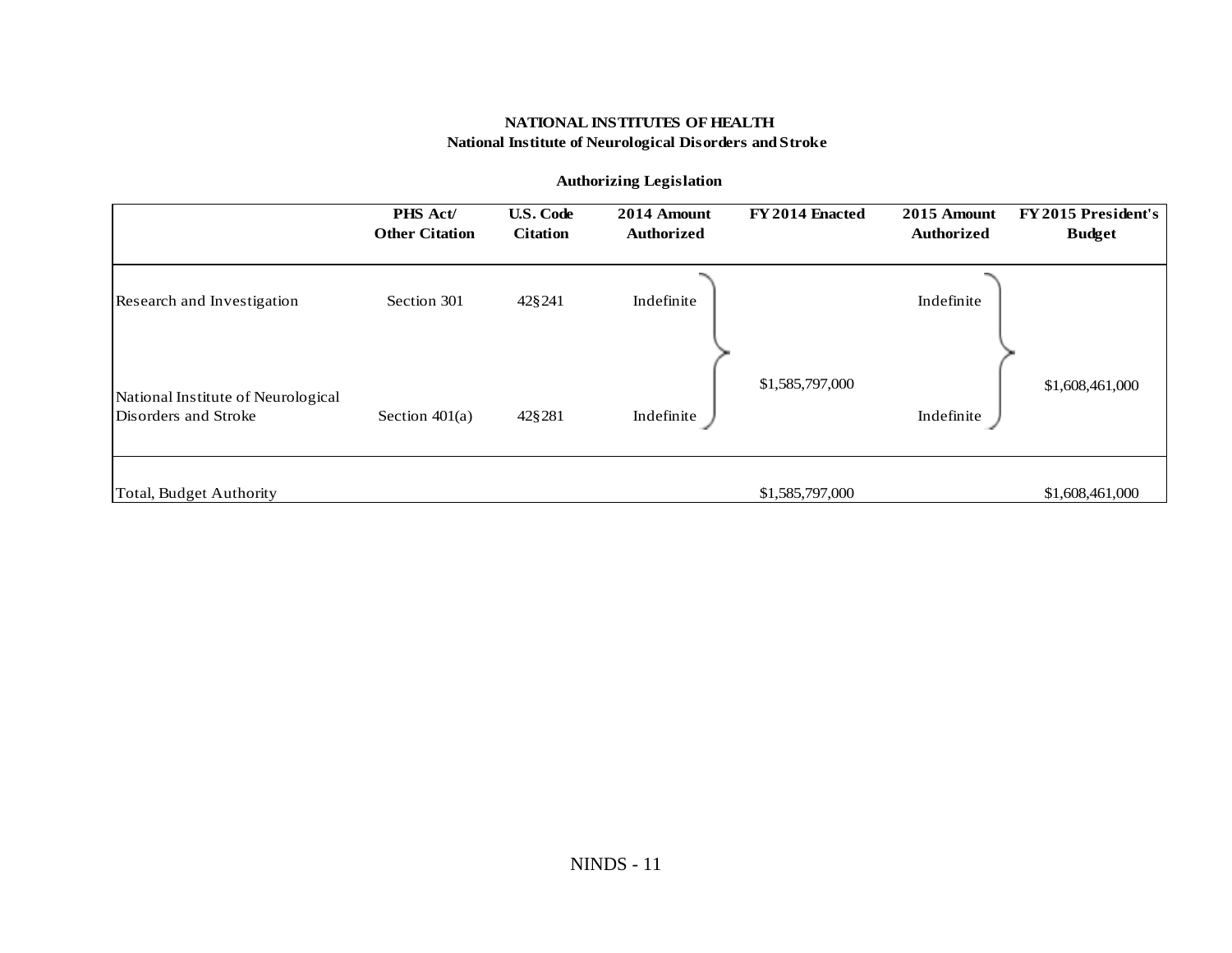## **NATIONAL INSTITUTES OF HEALTH National Institute of Neurological Disorders and Stroke**

## **Appropriations History**

| <b>Fiscal Year</b> | <b>Budget Estimate to</b><br><b>Congress</b> | <b>House Allowance</b> | <b>Senate Allowance</b> | Appropriation    |
|--------------------|----------------------------------------------|------------------------|-------------------------|------------------|
| 2005               | \$1,545,623,000                              | \$1,545,263,000        | \$1,569,100,000         | \$1,539,448,000  |
| Rescission         |                                              |                        |                         | (\$12,675,000)   |
| 2006               | \$1,550,260,000                              | \$1,550,260,000        | \$1,591,924,000         | \$1,550,260,000  |
| Rescission         |                                              |                        |                         | (\$1,503,000)    |
| 2007               | \$1,524,750,000                              | \$1,524,750,000        | \$1,537,703,000         | \$1,534,757,000  |
| Rescission         |                                              |                        |                         | \$0              |
| 2008               | \$1,537,019,000                              | \$1,559,106,000        | \$1,573,268,000         | \$1,571,353,000  |
| Rescission         |                                              |                        |                         | $(\$27,452,000)$ |
| 2009               | \$1,545,397,000                              | \$1,598,521,000        | \$1,588,405,000         | \$1,593,344,000  |
| Rescission         |                                              |                        |                         | \$0              |
| Supplemental       |                                              |                        |                         | \$8,212,000      |
| 2010               | \$1,612,745,000                              | \$1,650,253,000        | \$1,620,494,000         | \$1,636,371,000  |
| Rescission         |                                              |                        |                         | \$0              |
| 2011               | \$1,681,333,000                              |                        | \$1,678,696,000         | \$1,636,371,000  |
| Rescission         |                                              |                        |                         | (\$14,368,312)   |
| 2012               | \$1,664,253,000                              | \$1,664,253,000        | \$1,603,741,000         | \$1,629,445,000  |
| Rescission         |                                              |                        |                         | $(\$3,079,651)$  |
| 2013               | \$1,624,707,000                              |                        | \$1,629,631,000         | \$1,626,365,349  |
| Rescission         |                                              |                        |                         | $(\$3,252,731)$  |
| Sequestration      |                                              |                        |                         | $(\$81,632,357)$ |
| 2014               | \$1,642,619,000                              |                        | \$1,631,703,000         | \$1,587,982,000  |
| Rescission         |                                              |                        |                         | \$0              |
| 2015               | \$1,608,461,000                              |                        |                         |                  |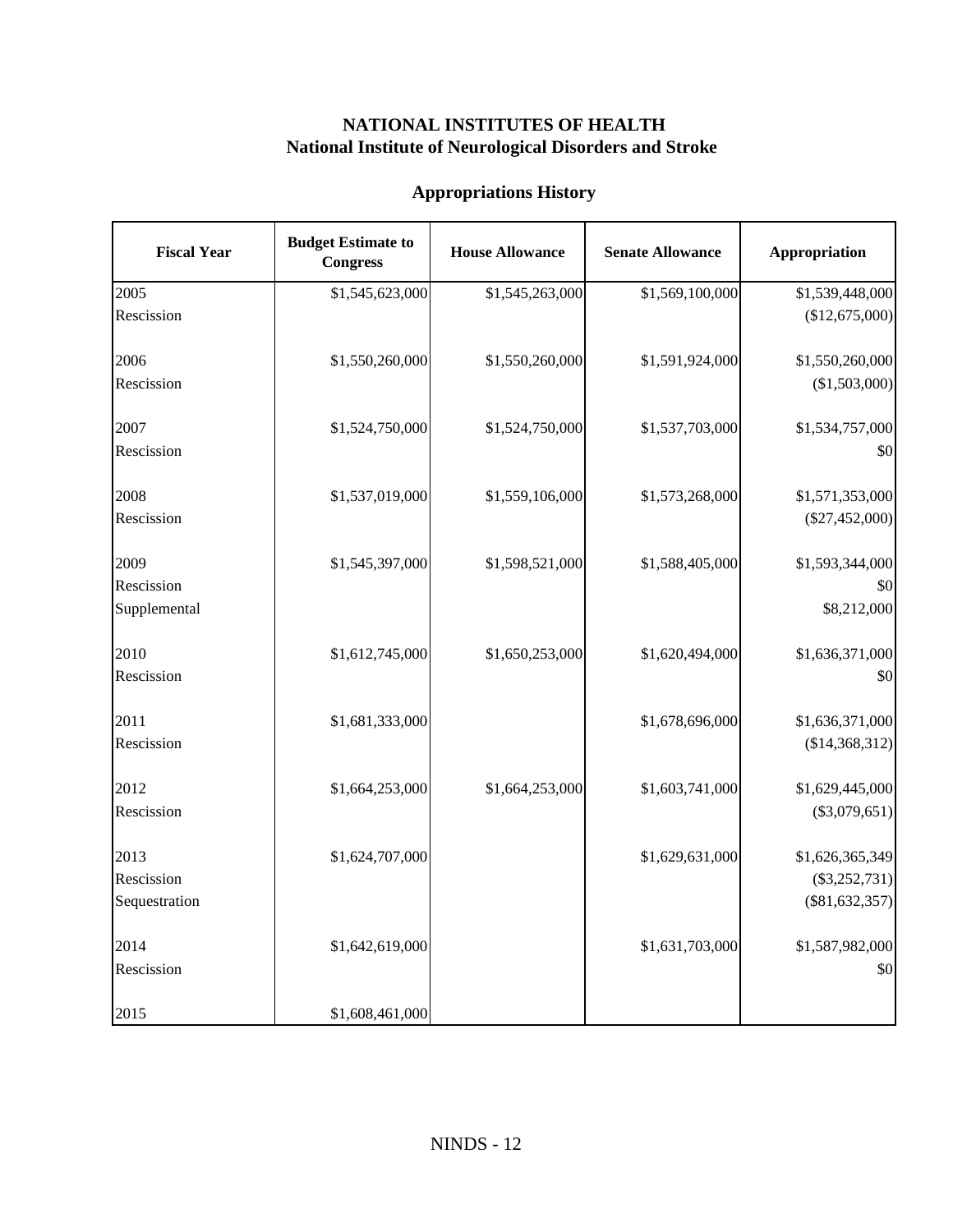## **Justification of Budget Request**

## **National Institute of Neurological Disorders and Stroke**

Authorizing Legislation: Section 301 and title IV of the Public Health Service Act, as amended. Budget Authority (BA):

|     |                 |                 | FY 2015         |                  |
|-----|-----------------|-----------------|-----------------|------------------|
|     | FY 2013         | FY 2014         | President's     | $FY$ 2015 +/-    |
|     | Actual          | Enacted         | <b>Budget</b>   | FY 2014          |
| BA  | \$1,531,974,581 | \$1,585,797,000 | \$1,608,461,000 | $+$ \$22,664,000 |
| FTE | 525             | 525             | 525             |                  |

Program funds are allocated as follows: Competitive Grants/Cooperative Agreements; Contracts; Direct Federal/Intramural and Other.

# **Director's Overview**

The mission of the National Institute of Neurological Disorders and Stroke (NINDS) is to reduce the burden of neurological disorders through research. We support research to understand the brain in health and disease, to develop interventions in the laboratory, and to test diagnostics, prevention strategies, and treatments in people. Neurological disorders cause enormous suffering, disability, and death, and present some of the greatest challenges in all of medicine. However, NIH research has improved the lives of millions of people who confront these diseases, and progress in neuroscience, and science generally, is generating unprecedented opportunities in the coming years. Examples of progress and promise are presented below.

The age adjusted stroke death rate in the United States fell 36.9 percent from 1999 to 2009.<sup>1</sup> This extraordinary progress reflects the cumulative benefit from many epidemiological studies of risk factors and clinical trials of interventions that inform physicians how to tailor stroke prevention interventions for individual patients. This year, for example, a clinical trial provided guidance for managing stroke risk in people with unruptured brain arteriovenous malformations, an abnormality of brain blood vessels, and the Reasons for Geographical and Racial Difference in Stroke (REGARDS) study revealed that regular, moderately vigorous exercise and small improvements in cardiovascular risk factors are linked to reduced risk of stroke in minority populations—improvement from average to optimal on a simple scorecard of seven key risk factors reduced five year risk of a stroke by 25 percent. NINDS is aggressively pursuing opportunities to drive further progress. Major clinical trials are testing a promising treatment for intracerebral hemorrhage, prevention of stroke following a transient ischemic attack (or ministroke), and the long-term effectiveness of surgical vs. medical treatments for people with narrowing of arteries to the brain, among other issues. A new Stroke Trials Network will allow

 $\overline{a}$ <sup>1</sup>*Circulation 134:e6-245, 2013*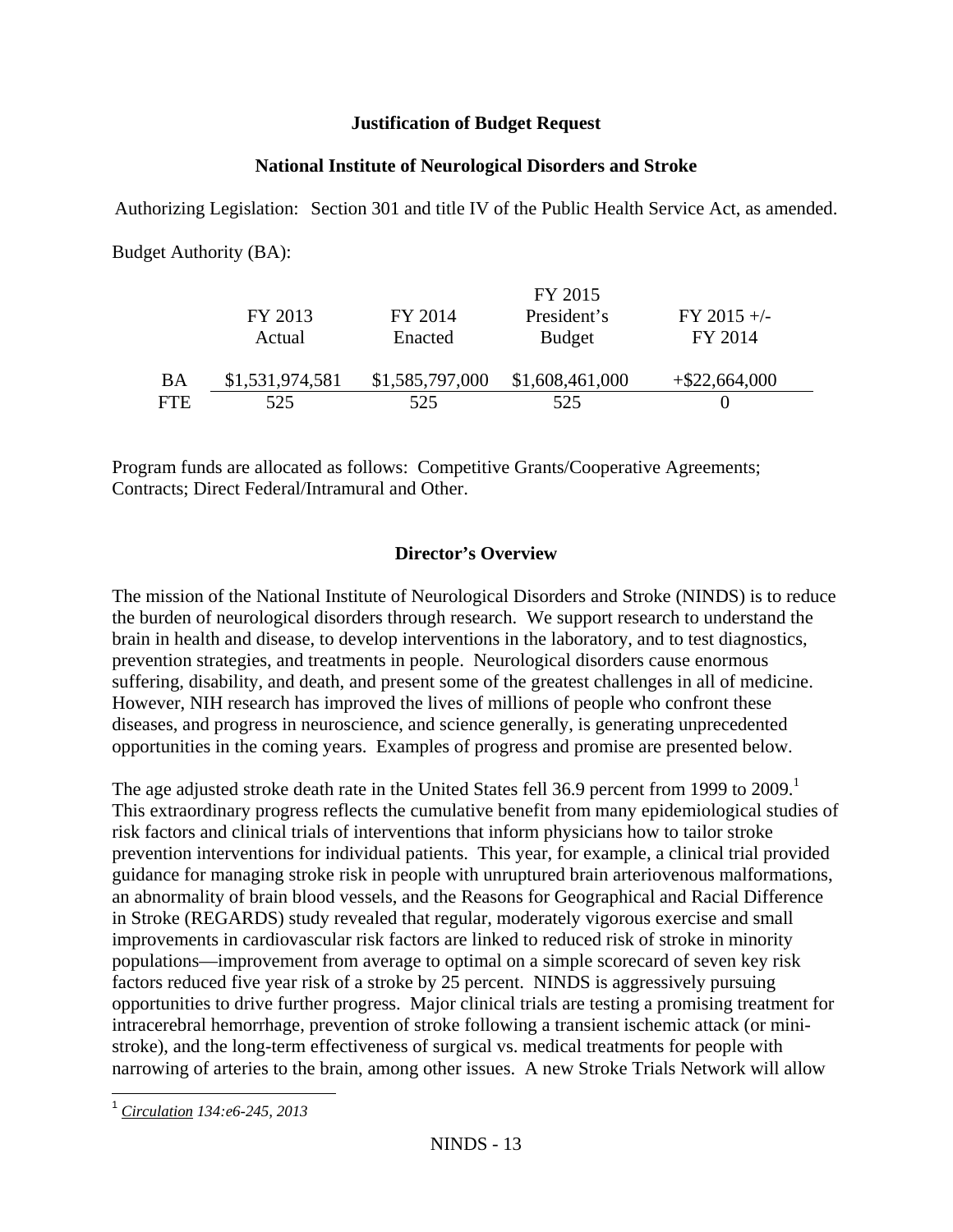NINDS to determine more quickly and at less cost what treatment, prevention, and rehabilitation strategies work best. The network builds on transformative improvements in effectiveness and efficiency from NeuroNEXT, an NINDS network for clinical studies and early phase trials of new treatments, including those for rare diseases. Because racial and ethnic disparities in stroke persist despite overall progress, a November 2013 NINDS workshop focused on evidence from epidemiological studies that will guide a shift in the Institute's emphasis from understanding disparities to developing interventions that eliminate them. In addition to stroke itself, NINDSled planning for stroke and for Alzheimer's Disease-Related Dementias both stressed the importance of research to reduce cognitive impairment from brain vascular disease, which frequently co-exists with Alzheimer's disease.

Traumatic Brain Injury (TBI) is the leading cause of death and disability in children and young adults, common among the elderly, and a major concern for the military and veterans. More than 30 major, multi-site clinical trials of interventions for TBI have failed to improve outcomes. These failures reflect variations in care among medical centers and inadequate recognition that subtypes of TBI may respond differently to interventions, which can obscure the benefit of treatments being tested. To address these shortcomings, NINDS developed the International TBI Research Initiative. This prospective, observational, multi-center study of 5,000 adults and children with TBI in the United States is coordinated with large studies by the European Union and the Canadian Institute of Health Research. Complementing these studies, an observational study of 1,000 children is evaluating the effectiveness of six major critical care guidelines for severe, pediatric TBI that lack compelling evidence. These studies will inform TBI classification and care guidelines, and enhance prospects for future clinical trials. NINDS laid the essential foundation for this "big data" strategy by working with the research community through the NINDS Common Data Elements program to facilitate meaningful comparison across studies, and via the Department of Defense and NIH-led Federal Interagency TBI Informatics System (FITBIR), which provides a database for sharing information among qualified investigators.

Basic research is the foundation for progress against disease. Therapies now in preclinical or clinical testing through NIH programs and the private sector for fragile X syndrome, multiple sclerosis, muscular dystrophy, Parkinson's disease, spinal muscular atrophy, and many other diseases would not be possible without fundamental research to understand the normal brain and its diseases. The President's multi-agency Brain Research through Advancing Innovative Neurotechnologies (BRAIN) Initiative will provide scientists with dramatically better tools to understand essential, and heretofore unapproachable, questions about how networks, or circuits, of brain cells enable us to perceive, think, and act. As for basic research generally, there are excellent reasons for our confidence that this Initiative will ultimately advance progress against disease. Some diseases, like autism and epilepsy, are fundamentally disorders of brain circuitry, and others, such as stroke, Parkinson's and Alzheimer's disease, disrupt brain circuits as nerve cells die. Even with our limited understanding of brain circuits and imprecise technologies for altering brain cell activity, interventions that compensate for malfunctioning brain circuits already produce remarkable results. Deep brain stimulation reverses symptoms for many people with Parkinson's disease and dystonia, and shows promise for epilepsy, Tourette syndrome, and several other disorders. Cochlear implants send coded auditory signals that brain circuits can interpret to restore useful hearing to thousands of people, and in laboratory studies, paralyzed people have controlled a robotic arm by signals directly monitored from their brains' movement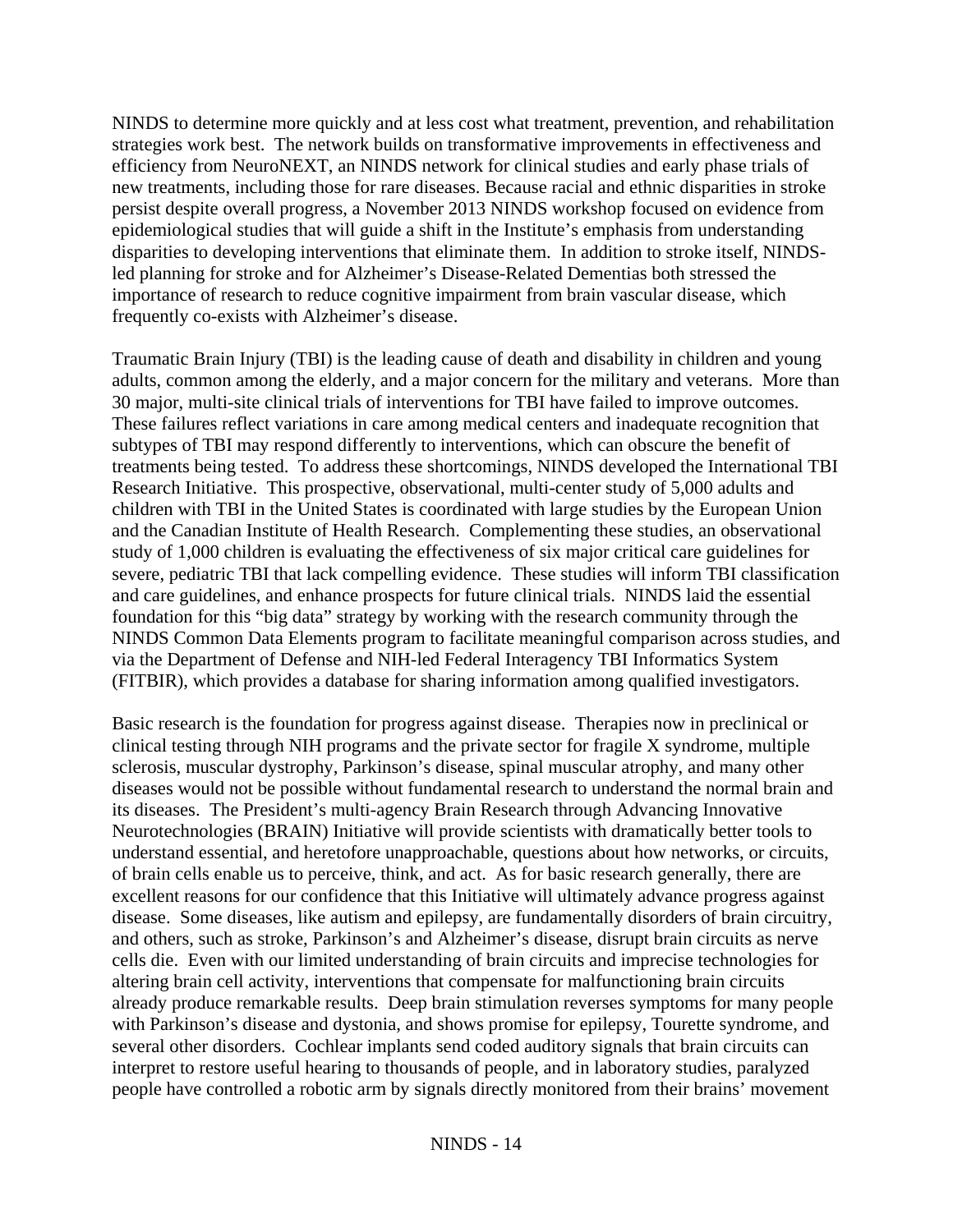control circuits. Better understanding of brain circuits and tools to influence their activity would greatly improve these interventions and perhaps reveal entirely unforeseen therapeutic strategies.

Innovation is essential to progress. The remarkable productivity of today's neuroscience is evident in prestigious awards, including Nobel and Lasker Awards, and success in intensely competitive trans-NIH innovation-focused programs, including Pioneer Awards and NIH Director's Transformative Research Awards. These grants are exploring such fundamental questions as how experience remodels nerve cells' shape, how the brain controls the distribution of blood flow in the cerebral cortex according to its changing needs, and whether the superior cognitive abilities of humans are due to evolutionary advances in glial (supporting) cells' control of the formation and function of synapses. Other investigators in these programs are developing new methods to generate neural cells for regenerative medicine, microdevices for non-invasive monitoring of brain electrical activity, direct brain control of prosthetic arms and hands with sensory feedback, strategies for chronic pain that leverage molecules that normally resolve acute pain, and a method to fix the type of gene mutations that cause Rett Syndrome and other disorders. NINDS continues to foster innovation, stressing investigator initiated research, and encouraging new investigators throughout its programs. The future of neuroscience depends on recruiting, training, and nurturing smart, imaginative, and diverse new investigators and on providing an environment in which new and established investigators can engage their insight and imagination to take on the challenges of studying the brain and its diseases.

## Overall Budget Policy:

The FY 2015 President's Budget request is \$1,608,461 million, an increase of \$22.664 million or 1.4 percent, over the FY 2014 Enacted level. NINDS emphasizes investigator-initiated research throughout its programs, but solicits research proposals to address mission-critical scientific opportunities and public health needs that are not met through investigator-initiated programs. In recent years, the Institute has raised funding success rates, actively encouraged new investigators, and launched several new targeted programs. To accomplish this within the level of resources available, NINDS rigorously evaluates programs, in consultation with the National Advisory Neurological Disorders and Stroke Advisory Council and outside experts, and closes legacy projects that no longer warrant investment, because goals have been met, science has advanced, or programs have not proven effective. Clinical trials are inherently expensive, but scheduled interim analyses of progress have allowed the Institute to terminate 15 large clinical trials early since 2009 because the clinical question had been answered. Similarly, NINDS monitors milestones in preclinical therapy development projects, shifting funds to the best current opportunities. NINDS evaluates the mission relevance of all requests to submit applications for large investigator-initiated projects and sunsets multi-investigator program project grants after one renewal period. Across all programs, NINDS has enhanced attention to transparency in reporting of research and to rigor and reproducibility, especially for studies that justify major investments in preclinical therapy development or clinical trials. NINDS leadership on this issue has led to significant changes within NIH, scientific journals, and the scientific community. In FY 2014, NIH will invest a total of \$40 million to launch its part of the BRAIN Initiative, but this ambitious effort will need a substantial ramp up in FY 2015 to ensure the Initiative's success. NIH is requesting a total of \$100 million in FY 2015 to advance the high priority research areas of the BRAIN Initiative, as outlined in its interim strategic plan. As one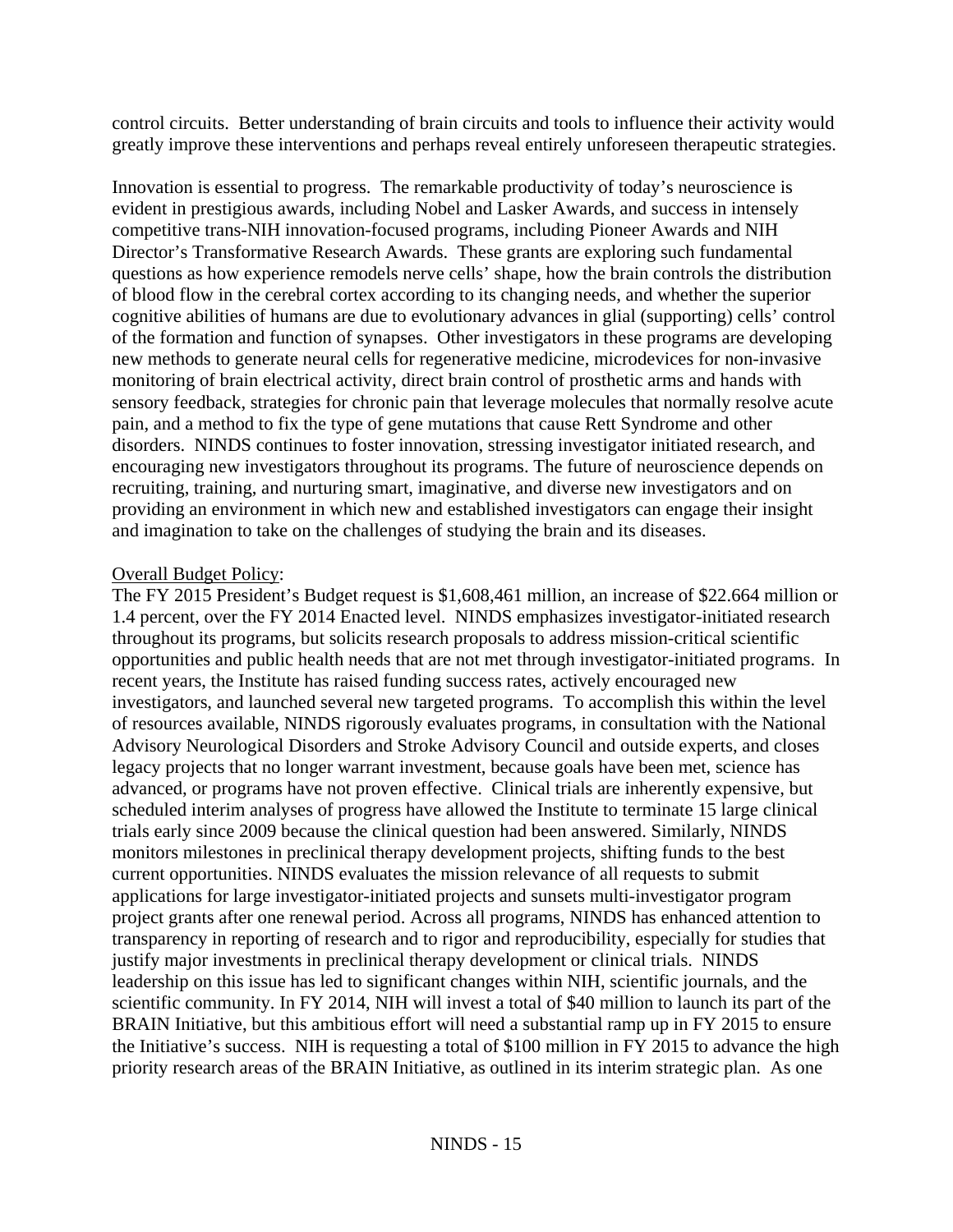of the leaders of the BRAIN Initiative at NIH, NINDS is requesting an increase of \$25.15 million in its budget to support these research priorities.

## **Program Descriptions and Accomplishments**

**Channels, Synapses, and Neural Circuits:** Ion channels, synapses, and circuits of nerve cells are fundamental components of the nervous system. Ion channels control electrical currents in cells. Synapses are the connections by which nerve cells influence the activity of other nerve cells. Circuits formed by networks of interconnected nerve cells carry out the information processing that enables us to perceive, think, and act. Basic research has made remarkable discoveries at the molecular level about how channels and synapses function in health and disease. Both this year and last year, Nobel Prizes recognized the importance of research supported by NIH, including NINDS, on molecules that enable cells to precisely deliver and respond to chemical signals at synapses. Until recently, technology has limited the ability of researchers to study the structure and activity of the large numbers of nerve cells that make up functional brain circuits, but several new methods , which lay the groundwork for the President's Brain Research through Advancing Innovative Neurotechnologies (BRAIN) Initiative, are truly transforming research on brain circuits. One of the new methods is optogenetics, which allows investigators to control the electrical activity of specific subsets of genetically modified brain cells with light pulses. Optogenetics has, for example, demonstrated a key role for adult brain stem cells in laying down new memories and clarified how the balance of movement control circuits goes awry in Parkinson's disease. The major goals of the Channels, Synapses, and Circuits Program are to advance basic understanding of channels, synapses, and circuits; to foster research that has immediate medical relevance; and to develop therapies based on the discoveries from this basic research. Diseases of focus include the channelopathies, which are diseases that arise directly from defects in channels, and the many types of epilepsy, which result from perturbations of channels, synapses, and circuits that cause abnormal excitability of the brain. Since 2001, the Epilepsy Benchmarks process has brought NINDS, the research community, and non-governmental organizations together to establish milestones and monitor progress toward the goal of "no seizures, no side effects." The April 2013 conference *Curing the Epilepsies 2013: Pathways Forward* assessed progress on the Epilepsy Benchmarks and set goals for the future.

### Budget Policy:

The FY 2015 President's Budget request is 139.234 million, an increase of \$2.392 million or 1.7 percent, over the FY 2014 Enacted level. In 2015, NINDS will continue to balance investigatorinitiated research and research targeted to specific mission priorities, including projects funded through the Institute's translational research and clinical trials programs. In December 2013 NIH issued the first six funding opportunities for the President's BRAIN Initiative, which is directly relevant to the Channels, Synapses, and Circuits Program and has implications for many NINDS programs. In April 2013, a major conference on *Curing the Epilepsies 2013: Pathways Forward*  continued the Epilepsy Benchmarks process, which for more than a decade has brought the NIH, the research community, and patient advocates together to establish research priorities and monitor progress. The 2014 NINDS Benchmarks for Epilepsy Research will focus research by the NINDS and the epilepsy community going forward. The Epilepsy Centers without Walls program brings together the best multidisciplinary team of investigators, regardless of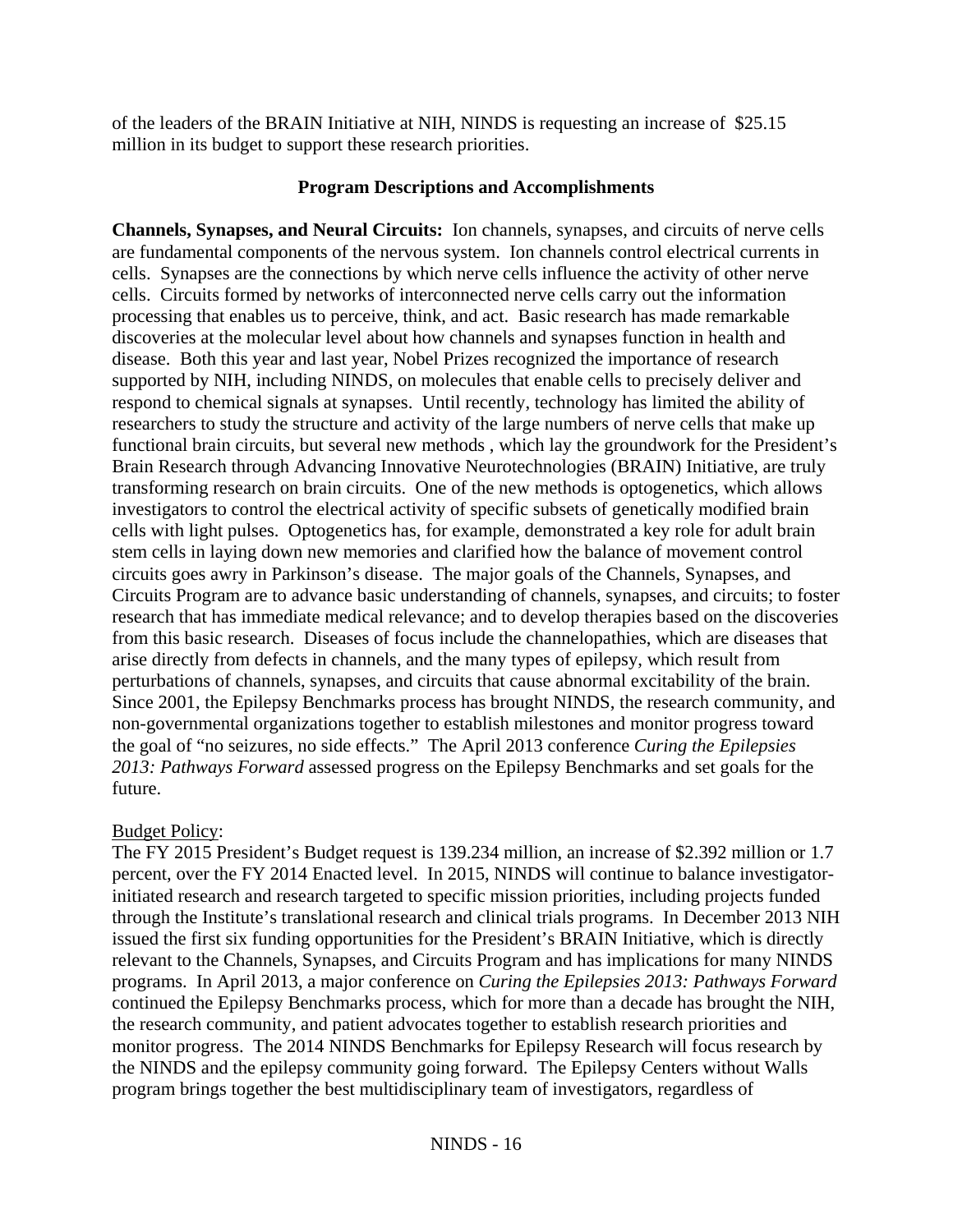geographic locations, to focus for multiple years on a specific Benchmarks priority that is not easily addressed through regular grant mechanisms. A continuing Center focused on genetics and genomics is making encouraging progress, and the Institute is soliciting applications for a Center focused on SUDEP (Sudden Unexplained Death in Epilepsy) in 2014. NINDS and NHLBI are also collaborating to expand the CDC's Sudden Unexpected Infant Death (SUID) Case Registry to include SUDEP and Sudden Cardiac Death in individuals up to age 24 in 15 states.

### **Portrait of a Program: Driving progress against epilepsy through genetics**

 **FY 2014 Level:** \$5.0 million  **FY 2015 Level:** \$5.0 million **Change:**  $+\$0.0$  million

 thoroughly characterized patient cohorts, advanced sequencing technology, and powerful analytical methods dramatically improves the prospects for identifying disease genes, which in turn drives research to understand disease mechanisms and rational strategies to develop therapies that target underlying causes of epilepsy. New genetics technologies offer remarkable opportunities to accelerate the pace of discovery in epilepsy. A recent report from the Epi4K Project, which NINDS supports as an Epilepsy Center without Walls, demonstrated the potential of these new methods with the discovery of two new genes for infantile spasms and Lennox-Gastaut Syndrome, which are severe types of childhood epilepsy, and promising evidence of several other epilepsy related genes .1 The Epi4K investigators are using next generation sequencing to search for mutations in the genes of a cohort of more than 4,000 well characterized patients (thus "4K"), which was created in the NINDS Epilepsy Phenome/Genome Project. In addition, they developed and tested highly effective analytical methods to find and confirm disease-causing mutations in the massive data generated by new sequencing methods. The combination of

 disorders. The database will include clinical information paired with gene sequences obtained through clinical mutations, and return to clinicians and their patients information about newly identified gene variants. Second, that epilepsy shares common biological mechanisms with other diseases, including fragile X syndrome and autism. Therefore progress against even rare epilepsy mutations may spur progress against not only other epilepsy syndromes but also neurodevelopmental diseases in general. NINDS will extend epilepsy genetics research in two complementary ways. First, NINDS, in collaboration with Citizens United for Research in Epilepsy (CURE), will create a central data repository to take advantage of the data generated as new sequencing technology fundamentally changes how clinicians screen for potential genetic genetic testing of pediatric patients who have epilepsies that cannot be attributed to or other causes, such as brain tumors or traumatic injury. The database will provide researchers with a valuable resource to find epilepsy gene NINDS will support research that builds on gene findings to determine how the identified gene mutations cause epilepsy, which in turn will lead to the development and testing of potential therapeutic targets. These studies will, for example, derive induced pluripotent stem cells from patients with specific mutations and precisely engineer mice that model subtypes of epilepsy. Importantly, the recent gene discoveries strongly reinforce accumulating evidence

# *1. Nature 501:217-21, 2013*

**Infrastructure, training programs, and resources:** To enhance the effectiveness of all NINDS extramural programs, the Institute supports common infrastructure and programs related to clinical research and clinical trials, training and career development, workforce diversity, and health disparities. The Office of Clinical Research (OCR) is the focal point for large clinical trials and epidemiological studies at NINDS, and OCR works closely with all disease programs in the Institute. OCR has significantly increased the efficiency and effectiveness of clinical trials, which are inherently expensive, by closely monitoring progress with milestones, providing resources to improve patient access and recruitment, and developing multi-site clinical networks that provide common resources and economies of scale. For example, enhanced monitoring and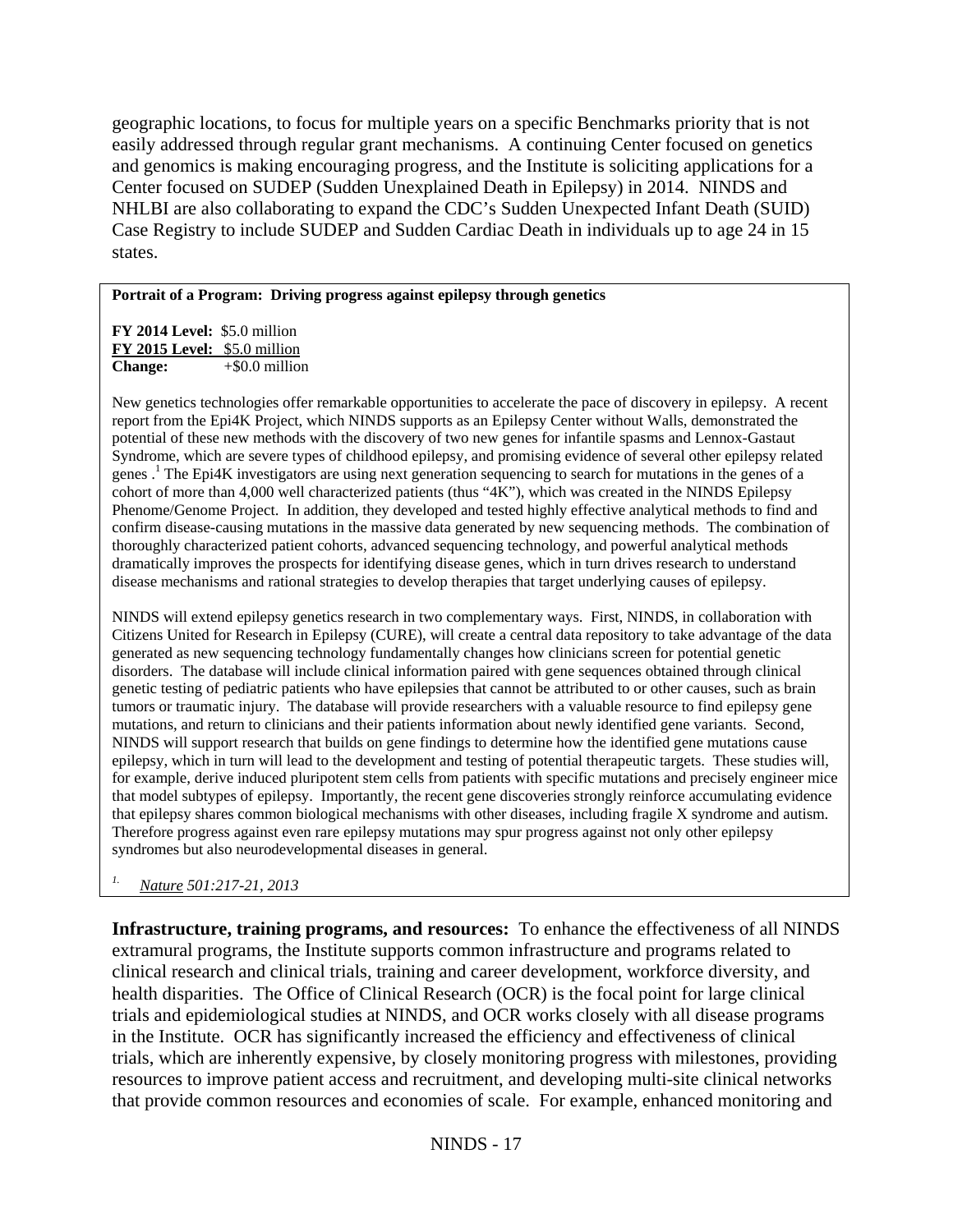interim analyses enabled OCR to stop 15 major clinical trials early between 2009 and 2013, usually because the trial's conclusion was already evident. The Network for Excellence in Neuroscience Clinical Trials (NeuroNEXT), established in 2012, carries out clinical studies and early phase clinical trials of novel therapies for neurological disorders. Network efficiencies include a single Institutional Review Board and master agreements among clinical sites that substantially reduce the time and cost required to launch new trials. A new Stroke Clinical Trials Network, which applies organizational and administrative efficiencies from NeuroNEXT, will conduct clinical trials for prevention, treatment, and rehabilitation of stroke more quickly and for less cost. The OCR Common Data Elements (CDE) program works with the research and patient advocacy communities to facilitate comparison and sharing of clinical data across studies, enhancing the value of these major clinical investments. The CDE program has developed general elements useful for all neurological diseases and specific CDEs for amyotrophic lateral sclerosis (ALS), Duchenne/Becker's muscular dystrophy, epilepsy, Friedreich's ataxia, headache, Huntington's disease, multiple sclerosis, myasthenia gravis, neuromuscular disease (general), Parkinson's disease, spinal cord injury, spinal muscular atrophy (SMA), stroke, and traumatic brain injury (including pediatric specific aspects). Following the advice of strategic planning panels on health disparities and on workforce diversity, the Institute has integrated health disparities research within OCR. Similarly, activities to enhance diversity of the scientific workforce are now integrated with all NINDS training programs through the renamed Office of Training, Career Development, and Workforce Diversity. Nothing is more essential to progress against neurological disorders than recruiting, training, and encouraging early career development of talented new investigators. The Office supports a spectrum of programs targeting the training needs of students, postdoctoral fellows, clinician-scientists, and early career faculty, providing grant awards, mentoring and networking through local and national workshops, and direct consultation with applicants and awardees.

### Budget Policy:

The FY 2015 President's Budget request is \$195.997 million, an increase of \$3.367 million or 1.7 percent, over the FY 2014 Enacted level. The NeuroNEXT clinical network, which includes a data coordinating center, a clinical coordinating center, and 25 clinical sites across the U.S., is organized and clinical studies, including clinical trials, are underway. In 2015, NINDS will continue to solicit proposals for NeuroNEXT pediatric and adult clinical studies from academic investigators, foundations, small businesses, and industry. NINDS stroke clinical trials have contributed substantially to improvements in public health. The new Stroke Trials Network will enhance the effectiveness of stroke clinical trial by eliminating the costs and time associated with developing the infrastructure for each major trial anew and incorporating other efficiencies, such as central Institutional Review Boards and master contract agreements. The Network is establishing Regional Coordinating Centers, National Clinical Coordinating Center, and National Data Management Center in FY2014 and will begin clinical activities by enhancing ongoing NINDS multi-center stroke trials. The Neurological Emergency Treatment Trials Network, which brings together appropriate expertise and clinical sites to conduct trials for neurological emergencies, will similarly incorporate lessons from the NeuroNEXT with the network's renewal in 2015. NINDS is also continuing its support for phase III investigator-initiated clinical trials across all neurological disorders. The CDE program continues to work with investigators to integrate CDEs into data platforms, communicate the value of these data standards, and train and support their use, as well as to improve the quality of CDEs with updates in response to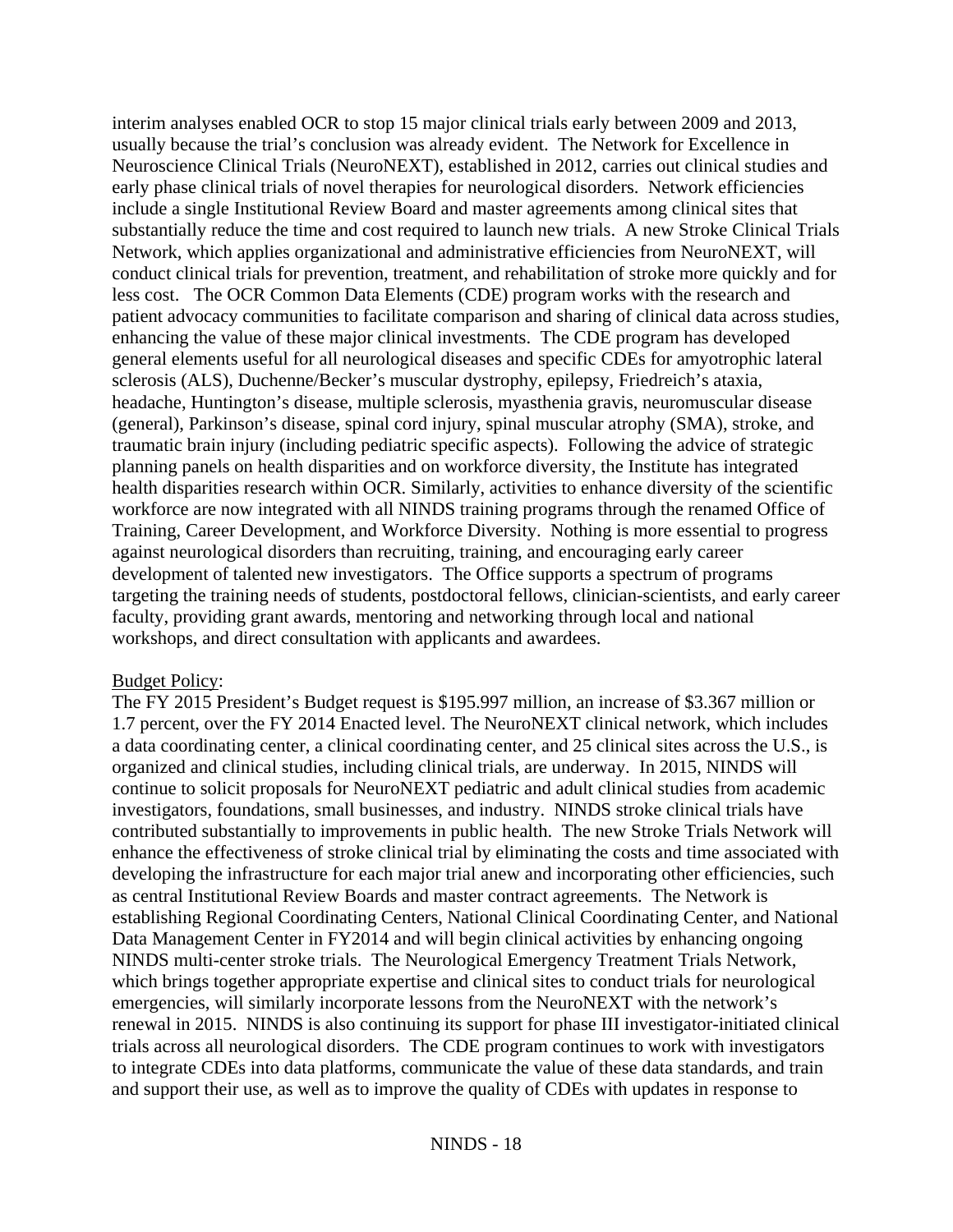scientific progress. The CDE program is developing CDEs for additional diseases, including mitochondrial disorders, and myotonic, facioscapulohumeral (FSHD), and congenital muscular dystrophies. A full range of NINDS programs in training and career development are also continuing, including individual and institutional grants at the graduate, post-doctoral, and career development levels, and an intensive training course in clinical trials methods for fellows and faculty in the clinical neurosciences. Many of the programs target special needs, such as promoting diversity and enabling neurosurgeons to accommodate research preparation into their demanding training requirements.

### **Portrait of a Program: Interventions to Eliminate Stroke Disparities**

 **FY 2014 Level:** \$7.0 million  **FY 2015 Level:** \$7.0 million **Change:**  $+\$0.0$  million

 promise and the challenges. The study reported a dramatic 35.9 percent reduction from 2000 to 2010 in the rate of Reducing disparities in stroke among racial and ethnic groups is a high priority for NINDS, and the Institute is enhancing programs to address this issue for FY 2015. A study from Corpus Christi, Texas this year illustrates the ischemic stroke, the most common type of stroke, which is caused by blocked blood flow to the brain. However, although strokes declined in both Mexican Americans and non-Hispanic whites, the disparity in stroke rates between these groups persisted. Studies in other racial and ethnic groups have also found that stroke disparities persist despite the overall encouraging progress against stroke.

 Program (SPIRP) centers that are developing high impact, culturally tailored interventions to lower stroke risk Over many years, large-scale, NINDS-funded epidemiologic studies including *Brain Attack Surveillance In Corpus Christi (BASIC), Reasons for Geographic And Racial Differences in Stroke (REGARDS), Northern Manhattan Stroke Study (NOMAS), and Greater Cincinnati/Northern Kentucky Stroke Study (GCNKSS)* have revealed the extent of stroke disparities and identified risk factors that contribute to stroke rates. With guidance from the NINDS Advisory Panel on Health Disparities, in FY 2013 NINDS funded four Stroke Prevention/Intervention Research among racial and ethnic minorities in the United States. In FY 2014, NINDS convened the *Interventions Designed to Eliminate and Solve Stroke Disparities (IDEAS)* workshop to analyze the implications of the epidemiological studies, identify research gaps, share knowledge about past interventions, and assess possible future interventions to reduce stroke risk. The IDEAS workshop and NINDS health disparities planning will guide NINDS as the Institute shifts its emphasis from identifying risk factors that contribute to disparities to applying this knowledge to develop and test interventions to reduce these disparities.

<sup>1</sup>*Circulation 134:e6-245, 2013; Annals of Neurology July 2013 epub 10.1002/ana.23972* 

**Neural Environment:** Non-nerve cells, called glial cells, outnumber nerve cells in the brain. Glial cells, together with specialized blood vessels and immune cells in the brain, maintain the local environment around nerve cells, fight infections, and control which molecules enter brain tissue from the circulating blood. Over the last several years, there has been increasing recognition that glial cells are not merely passive housekeepers, but actively shape brain development and synapse function. The Neural Environment Program supports basic, translational, and clinical research on the normal neural environment and on diseases in which its disruption plays a major role. Neurological disorders can result when non-neuronal cells are compromised; when these cells become aggressors in inflammatory or autoimmune disorders; when cells become cancerous and form tumors; when viruses, bacteria, or parasites infect the nervous system; or when the blood supply to brain cells is compromised. Specific diseases include stroke, multiple sclerosis, central and peripheral nervous system tumors, neuro-AIDS, prion diseases, and central nervous system infections. Basic science research includes glial cell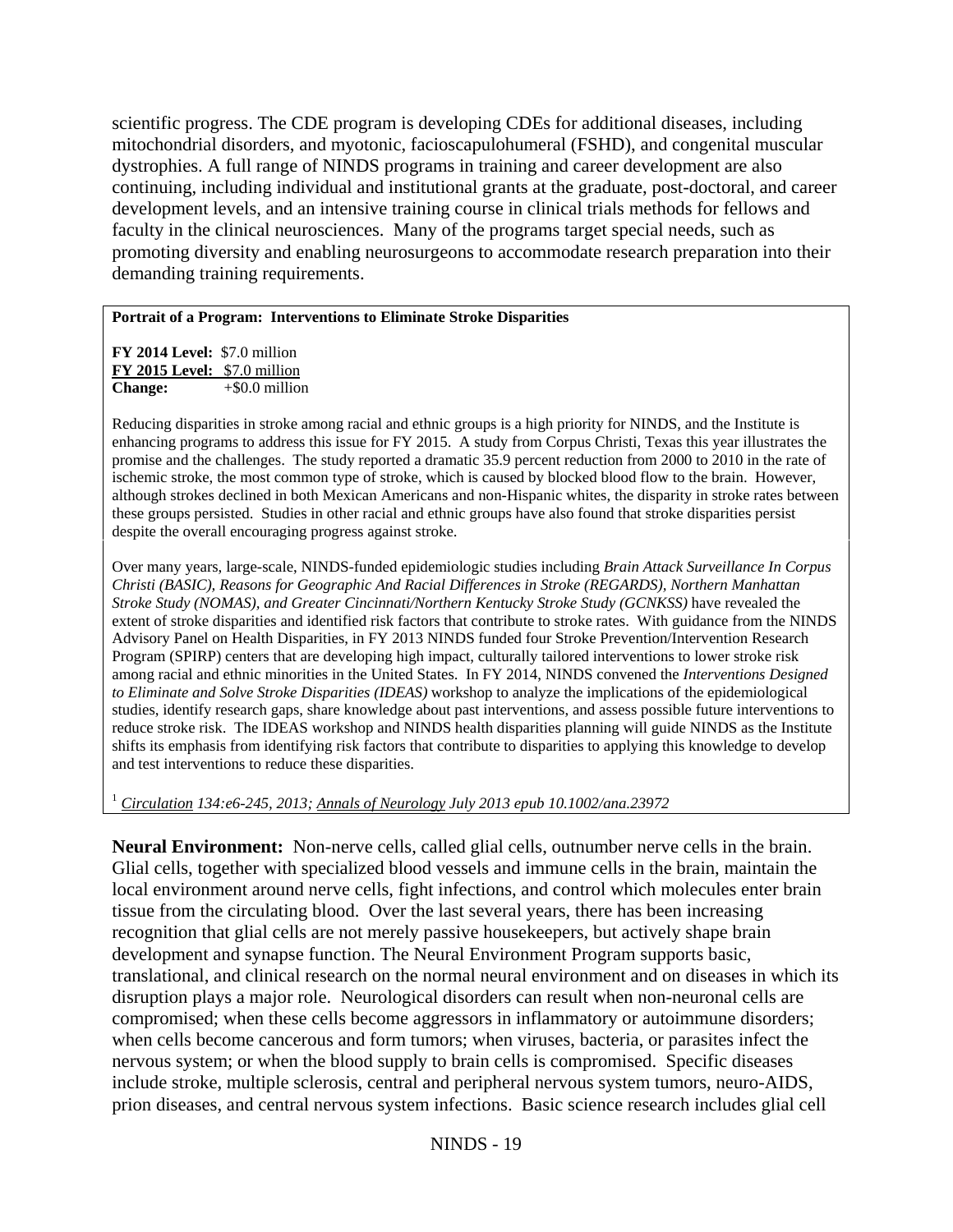biology, neuroimmunology, neurovirology, brain blood vessel biology, and the blood brain barrier. Basic research this year, for example, demonstrated that during sleep glial cell-controlled conduits for cerebral spinal fluid flow between brain cells open widely, allowing the brain to flush out toxins that build up during waking hours. These results may have implications for multiple neurodegenerative disorders, such as Alzheimer's and Parkinson's disease, in which toxic proteins build up in the brain. The neural environment program promotes the translation of basic scientific knowledge into useful diagnostic tools, preventive measures, and targeted therapies for neurological disorders.

## Budget Policy:

The FY 2015 President's Budget request is \$208.942 million, an increase of \$3.59 million, or 1.7 percent, over the FY 2014 Enacted level. NINDS will continue to balance investigator-initiated research and research targeted to specific priorities, including research through the Institute's translational research and clinical trials programs. An extensive and inclusive stroke planning process, which reported to the NANDS Council in September 2012, identified the top scientific research priorities in stroke prevention, treatment, and recovery research that will guide NINDS activities in stroke.

**Neurodegeneration:** The Neurodegeneration program focuses on adult onset neurodegenerative diseases, that is, diseases in which brain cells progressively die. Alzheimer's disease, ALS, frontotemporal dementias (FTD), Huntington's disease, Parkinson's disease, and vascular cognitive impairment are among the neurodegenerative diseases that affect adults. These disorders present an increasing human and economic challenge to the United States as our population ages. The program broadly supports research to understand these diseases and to translate basic findings into clinical practice. Shared mechanisms that contribute to multiple neurodegenerative disorders present a major opportunity for progress against multiple disorders. Recent research revealed, for example, that proteins that form abnormal aggregates in Parkinson's disease move from one brain cell to another, opening the possibility that stopping cell to cell to cell propagation may halt the progress of Parkinson's and several other neurodegenerative diseases in which protein aggregation is a key step in the underlying disease mechanism. Research on genes that can cause neurodegenerative diseases has been a major driver of progress for both inherited and non-inherited neurodegenerative diseases, because biological pathways revealed by gene identification are often affected in non-inherited diseases as well. As an example of how gene findings spur further research, two years ago researchers found the most common genetic cause yet identified for ALS and FTD. Already follow up studies have uncovered the mechanisms by which mutations in this gene damage cells, generated cultured neurons derived from skin cells of patients, and found drugs that block the damaging effect of the gene mutations in these human neurons in cell culture. The development of biomarkers and diagnostics and preclinical development and clinical testing of drug, biologic, genetic, and brain stimulation therapies are also priorities for the Neurodegeneration Program.

## Budget Policy:

The FY 2015 President's Budget request is \$213.396 million, an increase of \$3.666 million or 1.7%, over the FY 2014 Enacted level. NINDS neurodegeneration research will continue to balance investigator-initiated research and solicited research, including therapy development funded through the Institute's translational research and clinical trials programs. Major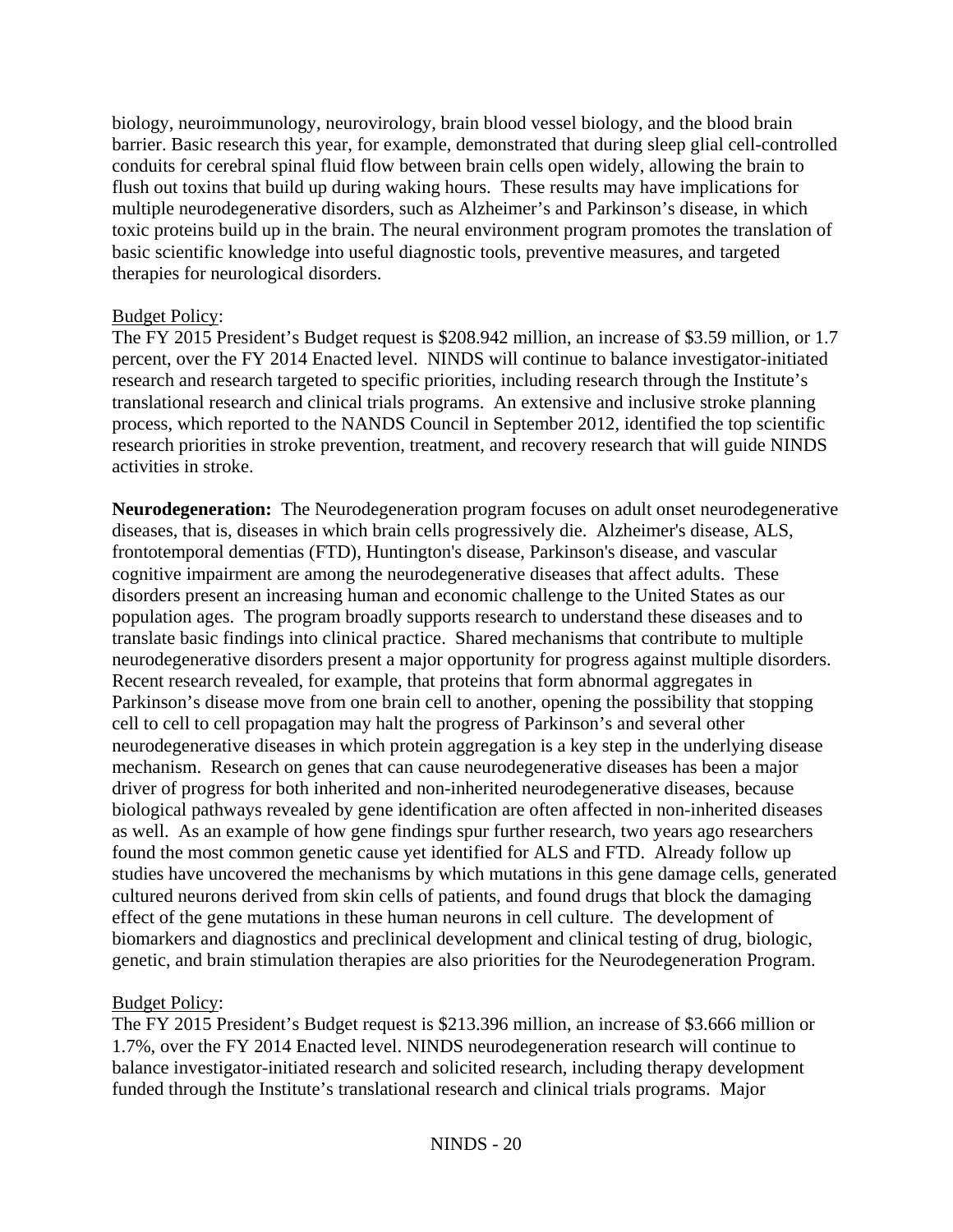continuing programs include the Morris K. Udall Parkinson's Disease Centers of Excellence program and the Parkinson's Disease Biomarkers Program, which is developing and validating objectively measureable indicators of the disease process and drug actions that can accelerate the development of treatments. In January 2014, NINDS engaged the scientific community and the public in identifying basic, translational, and clinical priorities for future Parkinson's disease research, in keeping with the Institute's commitment to periodic strategic planning for Parkinson's disease. In 2013, NINDS led a scientific conference on Alzheimer's Disease Related Dementias and development of recommendations, with public input. These recommendations are now an integral component of the National Alzheimer's Project Act (NAPA) plan that is guiding further research in this area. NINDS is developing implementation plans to take advantage of the separate and overlapping research opportunities identified by these conferences.

**Neurogenetics:** Gene defects cause hundreds of rare diseases that affect the nervous system, including ataxias, Down syndrome, dystonias, fragile X syndrome, lysosomal storage diseases, muscular dystrophies, peripheral neuropathies, Rett syndrome, spinal muscular atrophy, Tourette syndrome, and tuberous sclerosis, among many others. Gene variations also influence susceptibility to and recovery from Alzheimer's, Parkinson's, multiple sclerosis, stroke, and other common neurological disorders. The Neurogenetics program supports research to identify genes that cause or influence neurological disorders, to elucidate the molecular mechanisms through which these genes act, and to develop genetic animal and cell models of human disease. Preclinical development and clinical testing of treatments for neurogenetic disorders are also important priorities for this program. Over the last two decades, the identification of hundreds of genes related to neurological disorders has led to diagnostics that enable physicians to identify a disease months or even years more quickly than before. Gene findings also enable researchers to develop animal models of key aspects of disease, provide insights about underlying mechanisms of disease, and yield rational strategies for targeting those mechanisms with therapies. This year, for example, a team of investigators identified a specific gene mutation that causes pontocerebellar hypoplasia, a rare disorder of abnormal brain development. Investigators then determined that the mutation disrupts a specific step in cells' energy metabolism, and studies are now testing a nutritional supplement to circumvent the cell defect in genetic mouse models of the disease and in cultured human cells. In another recent study, researchers built upon prior discovery of a gene mutation that causes the rare neurodevelopmental disorder PMSE (polyhydramnios, megalencephaly, and symptomatic epilepsy syndrome) to identify a key pathway in the disease mechanism, then showed that a drug approved for other diseases could block the disease mechanism in a mouse model of PMSE, and conducted preliminary clinical studies in five human patients that have yielded encouraging results. Basic genetics research to understand normal nervous system development and function is also a key aspect of the neurogenetics program. Studies this year, for example, showed how the developing cerebral cortex acquires areas specialized for particular functions. To support sharing of data and research tools across all these activities, the Neurogenetics Program develops and supports resources such as tissue and information registries, atlases of gene expression and function, and mutagenesis and phenotyping methodologies.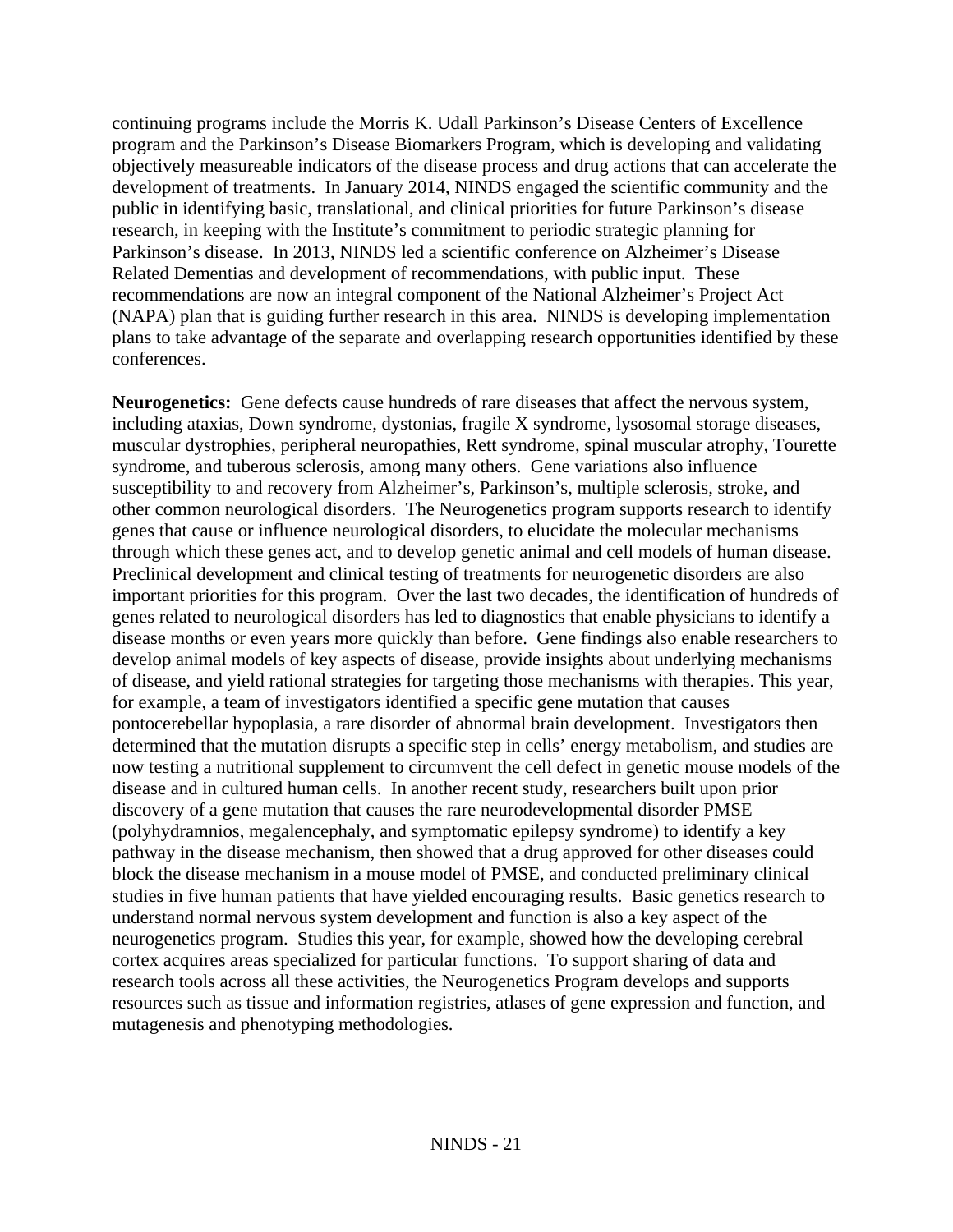## Budget Policy:

The FY 2015 President's Budget request is \$210.282 million, an increase of \$3.613 million or 1.7 percent, over the FY 2014 Enacted level. NINDS will continue to support investigatorinitiated grants and targeted activities in neurogenetics, including projects funded through the Institute's translational research and clinical trials programs. The Institute is providing substantial support for the application of whole genome sequencing and other "next generation" genomics methods to neurological disorders. Major continuing trans-NIH programs include the Paul D. Wellstone Muscular Dystrophy Cooperative Research Centers, which have a strong translational research component, and the Autism Centers for Excellence. The Institute also works closely with the NIH Office of Rare Disease Research in supporting and providing disease specific expertise to nervous system disease related consortia within the Rare Diseases Clinical Research Network. NINDS-supported resources for neurogenetics research that enhance the efficiency and effectiveness of research include the NINDS Human Genetics Repository, which fosters sharing of clinically well characterized genetic material and cell lines among investigators.

**Repair and Plasticity:** The Repair and Plasticity Program leads NINDS research on traumatic brain injury (TBI), spinal cord injury, and peripheral nerve injury. The program also supports fundamental studies of neural plasticity—the ability of the brain and nervous system to change and the implications of plasticity for recovery following injury or disease. Research on injury covers the full spectrum from understanding the mechanisms of immediate damage and the cascade of delayed damage that continues in the hours after initial injury, through development of interventions in animal models, and clinical testing of treatments to minimize or repair damage. Diagnostics and biomarkers are also a high priority, especially because of concerns that mild TBI from sports concussions or blast injury can lead to cognitive deficits or predispose to problems in later life. Neural stem cells present an important aspect of plasticity research, and the program supports research on the normal roles of stem cells in the brain and their potential use for testing therapeutics and cell replacement. The Neural Interfaces Program supports the development of devices that interface with the nervous system to treat disease or restore lost functions. NINDS pioneered this area of research more than 30 years ago, including major contributions to the development of cochlear implants, whose importance was recognized this year with a Lasker Award. More recently the Neural Interfaces Program has supported groundbreaking research that enables paralyzed persons to control a robotic arm and hand via signals detected directly from their brains, and research to improve deep brain stimulation technology, which has proven effective for Parkinson's disease and dystonia and shown promise for several other disorders.

## Budget Policy:

The FY 2015 President's Budget request is \$128.117 million, an increase of \$2.201 million or 1.7 percent, over the FY 2014 Enacted level. NINDS continues to balance investigator-initiated research and solicitations, including projects funded through the Institute's translational research and clinical trials programs. In FY 2014, NINDS launched the International TBI Research Initiative, a prospective, observational, multi-center study of 3,000 adults and children with TBI in the United States that is coordinated with large studies by the European Union and the Canadian Institute of Health Research. Complementing these studies, an observational study of 1,000 children is evaluating the effectiveness of six major critical care guidelines for severe,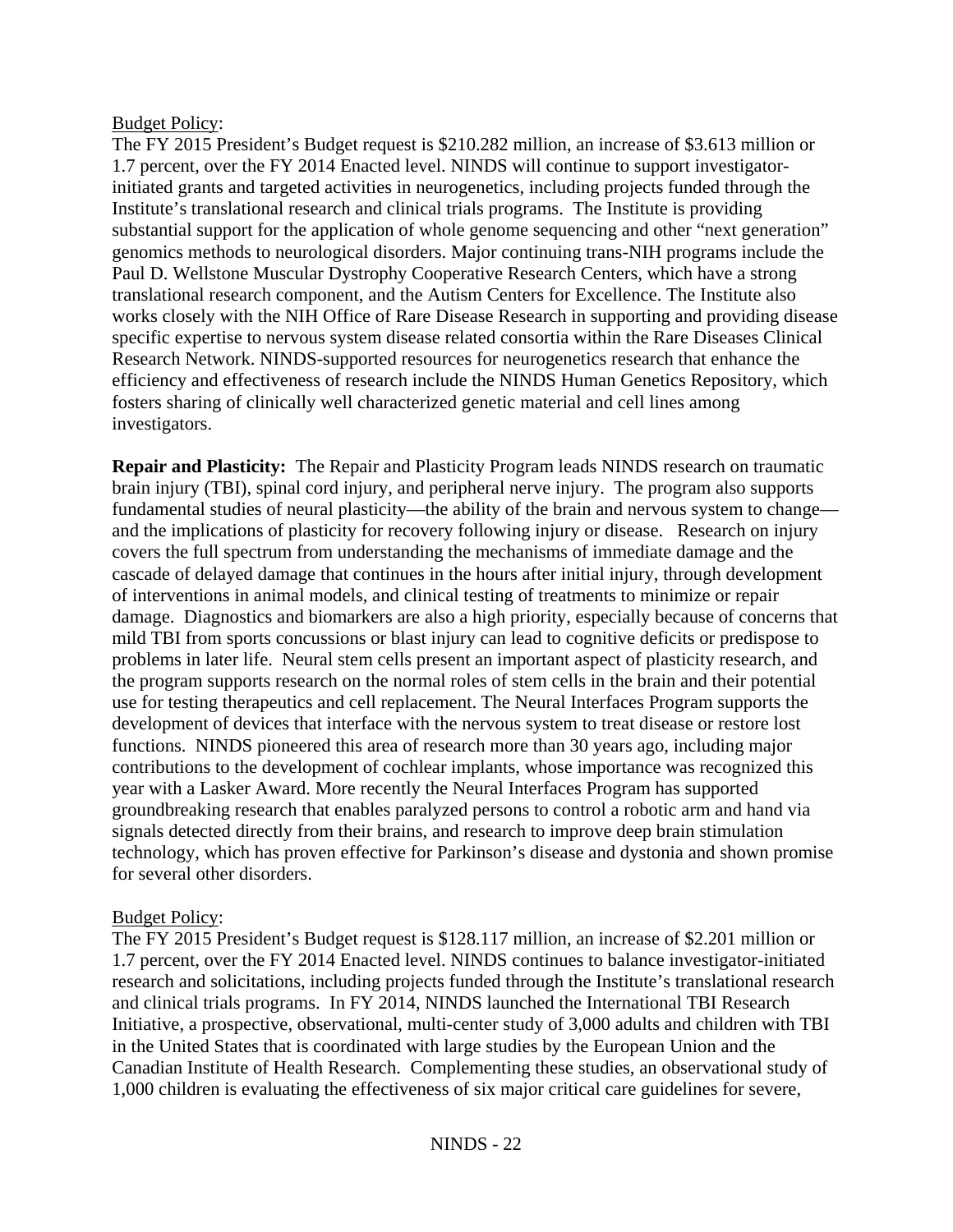pediatric TBI that lack compelling evidence. These studies, which will provide guidance for improving patient care and for conducting future clinical trials, use the TBI Common Data Elements, developed with the international research community, and the NIH-Department of Defense led Federal Interagency TBI Informatics System (FITBIR) database to encourage sharing of data. NINDS is also supporting the addition of legacy data from prior studies to the FITBIR database. NINDS is working closely with the Foundation for NIH (fNIH) on TBI related research through the fNIH Sports and Heath Research Program. The fNIH created this program with a major donation from the National Football League, but the research has public health relevance far beyond professional football. Following the guidance from two major scientific conferences on Chronic Traumatic Encephalopathy (CTE) and other delayed effects of TBI, NINDS issued solicitations and two major, multi-investigator collaborative projects are now underway to define the scope of long-term changes that occur in the brain years after a head injury or after multiple concussions. The program is funding pilot studies on improving the diagnosis of concussion and identifying potential biomarkers that can be used to recovery, especially in pediatric populations. NINDS will issue another solicitation on longitudinal studies for 2015. In 2015, the Neural Interfaces Program will continue to solicit and support projects to translate advanced neural prosthetics and other devices up to and through "first in human" clinical demonstrations, coordinated with therapy development programs led by the Office of Translational Research.

**Systems and Cognitive Neuroscience:** Systems of interconnected nerve circuits in the brain, spinal cord, and body control learning, memory, attention, language, thinking, emotion, sensation, movement, and response to pain, as well as sleep, feeding, and drinking. The Systems and Cognitive Neuroscience Program supports research on how the brain carries out these complex functions, on counteracting the disruptive effects of neurological disorders, and on promoting recovery. Research methods include non-invasive imaging of brain structure and function, including monitoring of brain activity associated with specific cognitive and behavioral processes. Chronic pain disorders, including migraine and other headaches, are among the most prevalent of all medical conditions and are a high priority for this program. Understanding why acute pain from an injury can lead to persistent, chronic pain in some people is an important area of pain research. Recent research, for example, revealed that brain imaging may predict whether a person who has acute back pain will go on to develop chronic back pain. The results support the growing evidence that the brain plays a critical role in the transition from acute to chronic pain, a concept that may lead to changes in the way doctors treat patients. NINDS leads NIH pain research, which is coordinated through the NIH Office of Pain Policy and the NIH Pain Consortium. NIH and NINDS also lead the Interagency Pain Research Coordinating Committee (IPRCC), which coordinates the wider Federal and private sector communities.

### Budget Policy:

The FY 2015 President's Budget request is \$221.173 million, an increase of \$3.8 million or 1.7 percent, over the FY 2014 Enacted level. NINDS balances investigator initiated research and solicitations, including projects funded through the Institute's translational research and clinical trials programs. Pain continues to be a major area of emphasis, with NINDS leading coordination of NIH activities through the NIH Pain Consortium. Working through the Interagency Pain Research Coordinating Committee, a Federal Pain Research Portfolio Analysis Report and database will be completed in early FY2014 and a National Pain Strategy Task Force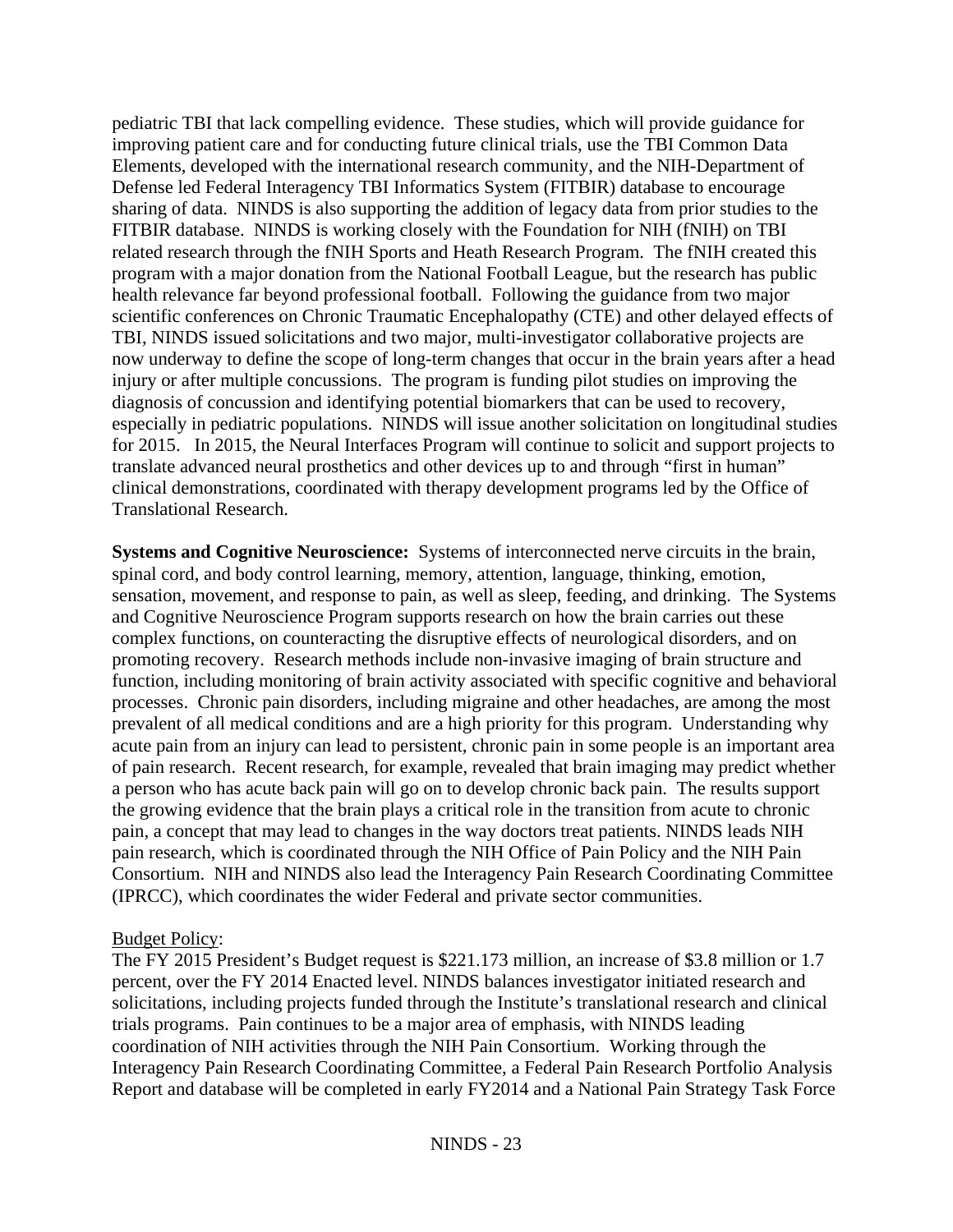will release a report later in the year. NINDS also supports the NIH Pain Consortium Centers of Excellence for Pain Education, which act as hubs for the development, evaluation, and distribution of pain management curriculum resources for medical, dental, nursing and pharmacy schools to enhance and improve how health care professionals are taught about pain and its treatment. A Consortium initiative on the neurobiology of migraine will be renewed in FY2014 and continue in FY 2015.

**Translational Research:** The Office of Translational Research (OTR) facilitates the preclinical development of new therapeutic interventions for neurological disorders and, working with the Office of Clinical Research, supports first-in-human studies. OTR manages NINDS translational activities that span the Institute's extramural programs, providing therapy development expertise that complements disease-specific expertise across the Institute. The largest OTR program, the Cooperative Program in Translational Research, supports teams of academic and small business investigators to develop therapies for any neurological disorder. The failure rate is high in therapy development, and therefore milestone-based funding allows OTR to stop projects in this program that are no longer making progress and to shift funds to more promising opportunities. A gene therapy for advanced Parkinson's disease are among the interventions from this program that are now in NINDS clinical trials, and agents for spinal muscular atrophy and muscular dystrophy are among those showing promise in preclinical studies. OTR's longstanding Anticonvulsant Screening Program (ASP) has contributed to the development of ten drugs now on the market for epilepsy. Following the guidance of an external review, the ASP has incorporated new animal models to identify agents for treatment-resistant epilepsy and for disease prevention and modification, including an animal model of mesial temporal lobe epilepsy. ASP is also implementing screening tests for identifying compounds with improved side effect profiles, including minimal effects on cognitive function. The OTR-led NIH Blueprint for Neuroscience Grand Challenge on Neurotherapeutics supports innovative drug development by providing investigators access to expert consultants and laboratory resources that have been traditionally available to large pharmaceutical companies. The program is on track to meet its first five year goal of advancing a product to the clinic, with preclinical development of drugs for fragile X syndrome, familial dysautonomia, narcolepsy, and other disorders meeting milestones to move on through the development pipeline, and other projects showing sufficient promise that they have obtained private sector investment for further development. OTR also leads the NINDS SBIR and STTR programs, working with scientific experts throughout the extramural program. One recent example of how investments in this program can make a substantial difference in peoples' lives is a smart spoon, now on the market, that actively cancels out hand tremors, thereby enabling patients with essential tremor and other neurological disorders to feed themselves. NINDS continues an active working group with the FDA Center for Biologics Research to discuss shared interests on advancing cell, gene therapy, and other biologic therapies for neurological disorders.

### Budget Policy:

The FY 2015 President's Budget request is \$74.508 million, an increase of \$1.28 million or 1.7 percent, over the FY 2014 Enacted level. This includes programs led by the Office of Translational Research, but does not include all NINDS translation research activities, which are also supported through budgets of other program areas as appropriate to the disease of focus. Following the successful recruitment of additional expertise in drug development, OTR has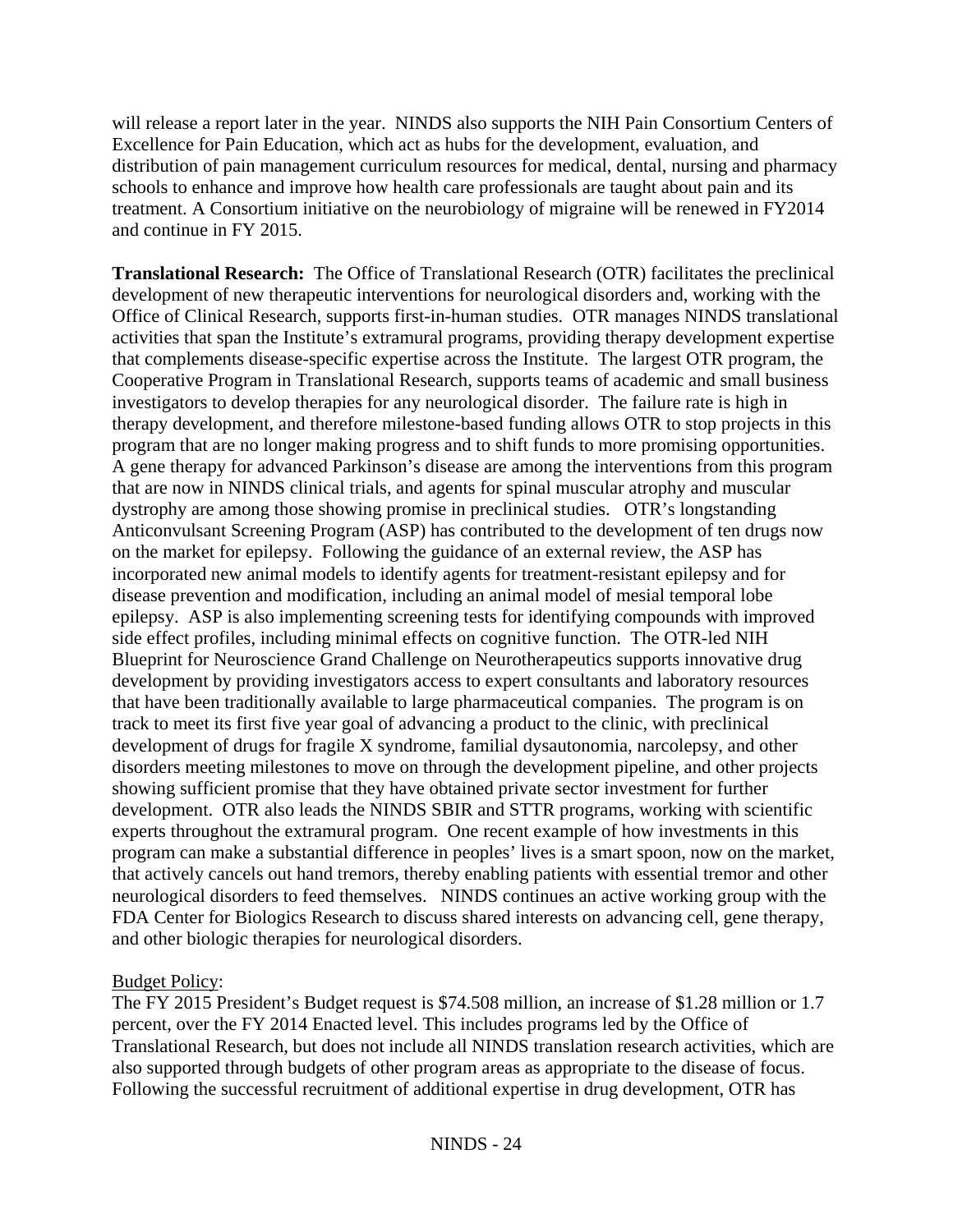significantly redesigned its milestone driven program in preclinical therapy development to enhance the program's effectiveness. The program will enhance use of staged funding, central contract resources, and expert consultants, and better accommodate the different requirements for development of devices, small molecule drugs, and biologics. The Anticonvulsant Screening Program (ASP), including new leadership, is also continuing with enhancements in place, as described above, in response to recommendations from an external review. As the NIH Neuroscience Blueprint Neurotherapeutics Network continues, the Blueprint Institutes and Centers will continue to support the infrastructure for this program collectively and each Institute will support specific drug development projects as appropriate to its mission. NINDS also continues to support SBIR/STTR grants through general and targeted solicitations related to the Institute's mission. OTR will also launch a new contract program to allow NINDS to generate the critical experimental data to increase the likelihood of success of therapy development and clinical trials. This complements the Institute's ongoing activities to enhance the rigor, reproducibility, and robustness of research and the transparency of reporting.

**Intramural Research:** The NINDS Intramural Research Program conducts basic, translational, and clinical research on the NIH campus in Bethesda, Maryland. The Intramural Program fosters close interactions across the NIH, which is home to one of the largest communities of neuroscientists in the world, including over 200 laboratories in 11 different institutes. Among the unique resources of the NIH campus, the Mark O. Hatfield Clinical Center is a hospital totally dedicated to clinical research and the NIH Porter Neuroscience Research Center integrates neuroscience across institutes and disciplinary boundaries. NINDS Intramural research on the normal nervous system covers a broad range of neuroscience, including the structure and function of ion channels, synapses and circuits, neuronal development, and integrative neuroscience. Recent research from the Intramural Research Program, for example, developed methods for acquiring far more detailed brain images with magnetic resonance imaging (MRI), described how the molecular structure of ion channels determines their function, and revealed how mutations cause hereditary spastic paraplegias, a type of movement disorder, by altering important cell structure that guides synthesis, distribution, and quality control of cells' proteins. Intramural laboratories conduct research and therapy development for many neurological disorders, including neurogenetic diseases, infectious diseases such as HIV, movement disorders, multiple sclerosis, stroke, and brain tumors. The Center for Neuroscience and Regenerative Medicine, which is a collaborative program between the NIH Intramural program and the Department of Defense, including the Walter Reed National Military Medical Center and the Uniformed Services University, brings together clinicians and scientists across disciplines to catalyze innovative approaches to traumatic brain injury research.

## Budget Policy:

The FY 2015 President's Budget request is \$157.478 million, an increase of \$1.559 million or 1 percent, over the FY 2014 Enacted level. In March 2014, NIH will formally dedicate the second phase of the Porter Neuroscience Center. The facility is designed to enhance interdisciplinary interactions among neuroscience investigators from eight NIH Institutes, including NINDS. NINDS continues to build on its existing strengths in basic laboratory science, which include structural and cell biology, synaptic function, and circuit reconstruction. Patient based research continues to emphasize key areas of strength that include neurogenetics,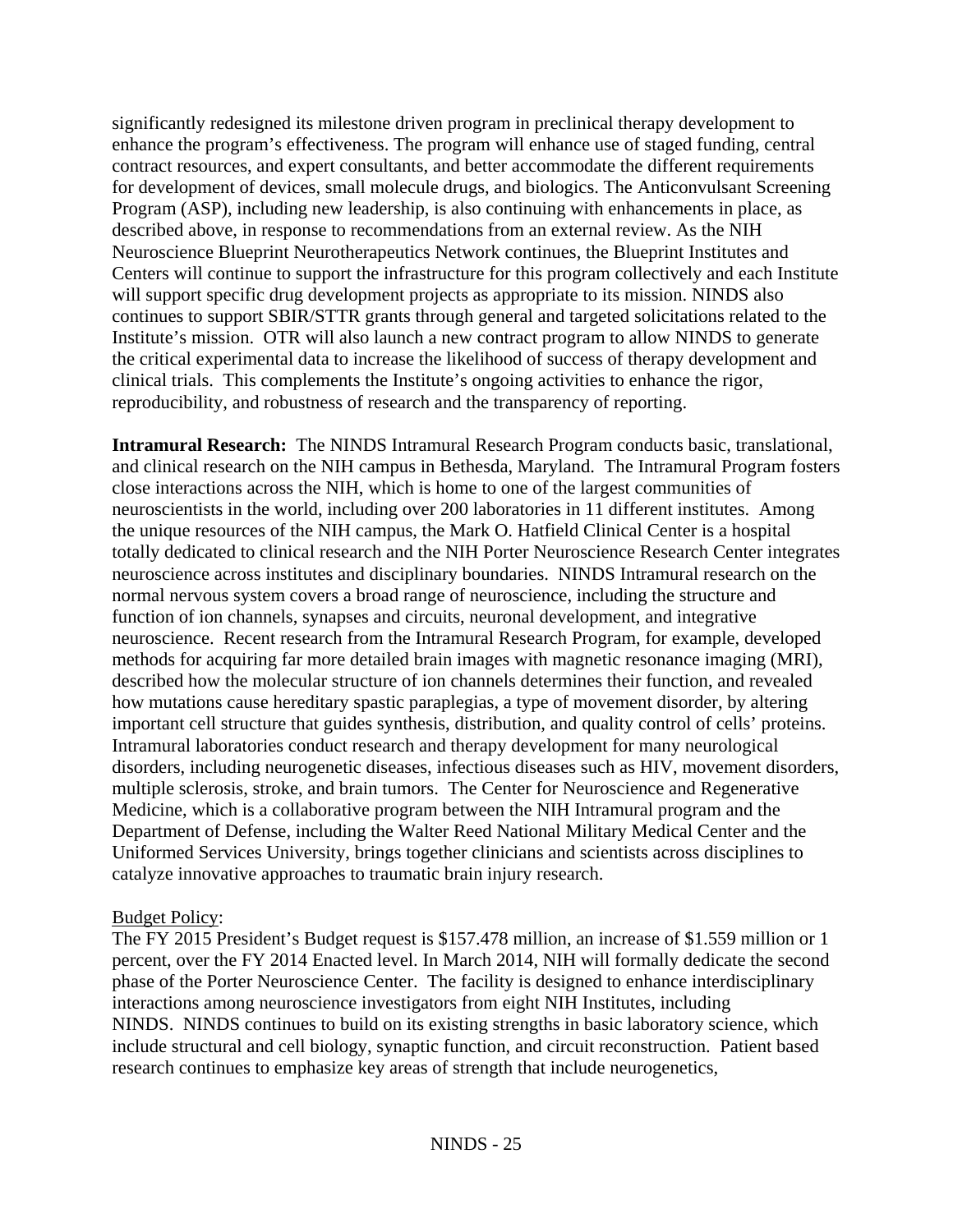neuroimmuniology-neurovirology, neuroimaging, stroke, movement disorders, and surgical neurology. NINDS also continues to foster interaction between laboratory and clinical research.

**Research Management and Support (RMS):** NINDS RMS activities provide administrative, budgetary, logistical, and scientific support in the review, award, and monitoring of research grants, training awards, and research and development contracts. RMS functions also encompass strategic planning, coordination, and evaluation of the Institute's programs, regulatory compliance, international coordination, and liaison with other Federal agencies, Congress, and the public.

## Budget Policy:

The FY 2015 President's Budget request is \$59.334 million, an increase of \$1.182 million or 2.0 percent over the FY 2014 Enacted level. The increase supports the 1% pay raise for federal employees and activities related to the interagency pain research coordinating committee.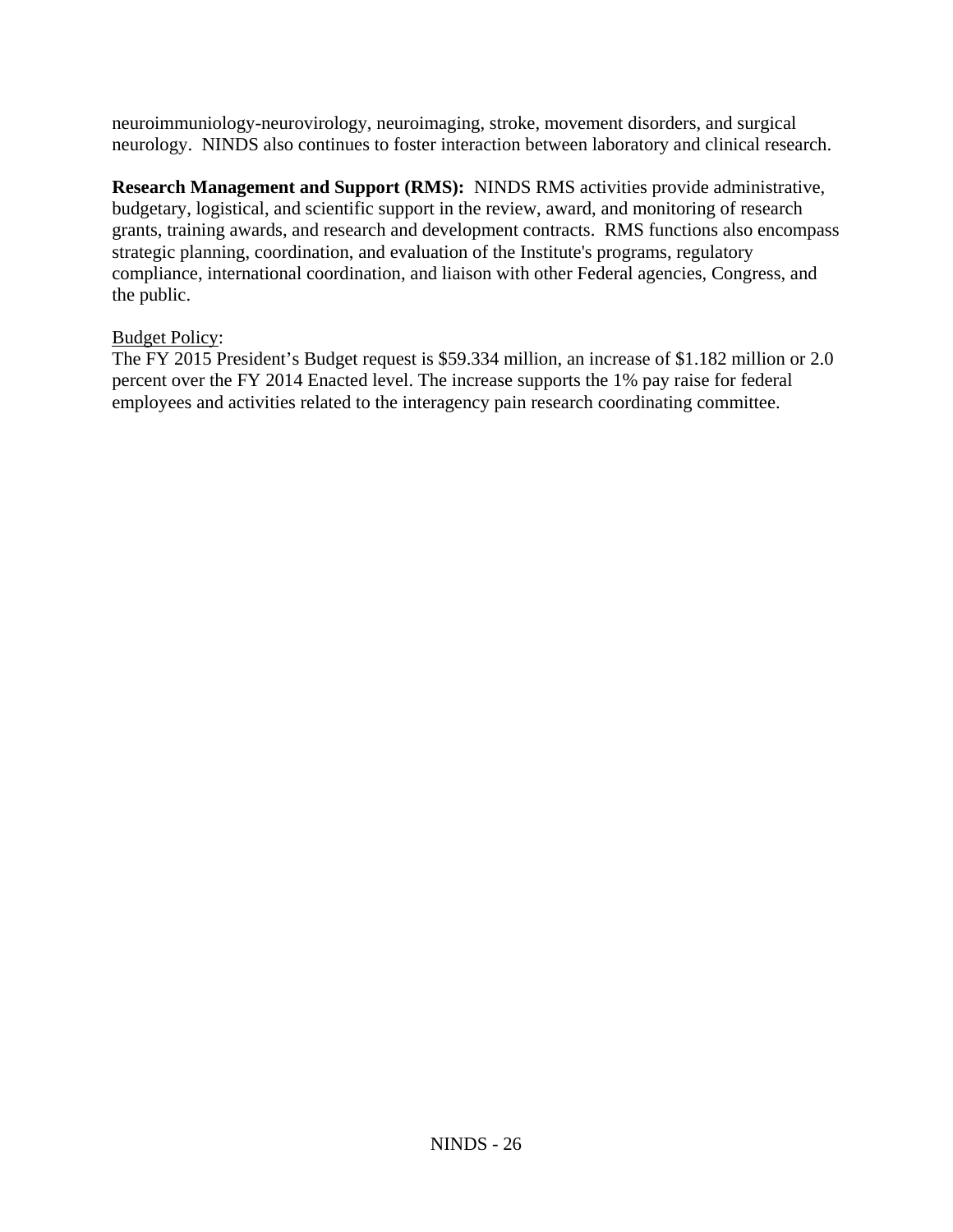### **National Institute of Neurological Disorders and Stroke NATIONAL INSTITUTES OF HEALTH**

#### **Budget Authority by Object Class<sup>1</sup>**

(Dollars in Thousands)

|      |                                                     |                 |                     | FY 2015          |
|------|-----------------------------------------------------|-----------------|---------------------|------------------|
|      |                                                     |                 | FY 2015 President's | $+/-$            |
|      |                                                     | FY 2014 Enacted | <b>Budget</b>       | FY 2014          |
|      | Total compensable workyears:                        |                 |                     |                  |
|      | Full-time employment                                | 525             | 525                 | $\mathbf{0}$     |
|      | Full-time equivalent of overtime and holiday hours  | $\vert$ 0       | $\Omega$            | $\boldsymbol{0}$ |
|      | Average ES salary                                   | \$180           | \$180               | \$0              |
|      | Average GM/GS grade                                 | 12.0            | 12.0                | 0.0              |
|      | Average GM/GS salary                                | \$98            | \$98                | \$0              |
|      | Average salary, grade established by act of July 1, |                 |                     |                  |
|      | 1944 (42 U.S.C. 207)                                | \$103           | \$110               | \$0              |
|      | Average salary of ungraded positions                | \$103           | \$110               | \$0              |
|      |                                                     |                 |                     | FY 2015          |
|      |                                                     |                 | FY 2015 President's | $+/-$            |
|      | <b>OBJECT CLASSES</b>                               | FY 2014 Enacted | <b>Budget</b>       | FY 2014          |
|      | Personnel Compensation                              |                 |                     |                  |
| 11.1 | <b>Full-Time Permanent</b>                          | \$29,038        | \$29,329            | \$290            |
| 11.3 | Other Than Full-Time Permanent                      | 22,856          | 23,085              | 229              |
| 11.5 | Other Personnel Compensation                        | 769             | 777                 | 8                |
| 11.7 | <b>Military Personnel</b>                           | 535             | 541                 |                  |
| 11.8 | Special Personnel Services Payments                 | 7,807           | 7,885               | 78               |
| 11.9 | <b>Subtotal Personnel Compensation</b>              | \$61,006        | \$61,616            | \$610            |
| 12.1 | Civilian Personnel Benefits                         | \$16,745        | \$17,332            | \$586            |
| 12.2 | Military Personnel Benefits                         | 381             | 385                 |                  |
| 13.0 | <b>Benefits to Former Personnel</b>                 | $\Omega$        | $\Omega$            | $\Omega$         |
|      | <b>Subtotal Pay Costs</b>                           | \$78,133        | \$79,333            | \$1,200          |
| 21.0 | Travel & Transportation of Persons                  | \$3,721         | \$3,784             | \$63             |
| 22.0 | <b>Transportation of Things</b>                     | 274             | 279                 | 5                |
| 23.1 | Rental Payments to GSA                              |                 |                     | $\boldsymbol{0}$ |
| 23.2 | Rental Payments to Others                           | 97              | 98                  |                  |
| 23.3 | Communications, Utilities & Misc. Charges           | 685             | 697                 | 12               |
| 24.0 | Printing & Reproduction                             |                 |                     | $\Omega$         |
| 25.1 | <b>Consulting Services</b>                          | \$2,758         | \$2,805             | \$47             |
| 25.2 | Other Services                                      | 16,940          | 17,220              | 280              |
| 25.3 | Purchase of goods and services from government      |                 |                     | $-2,769$         |
|      | accounts                                            | 140,929         | 138,161             |                  |
| 25.4 | Operation & Maintenance of Facilities               | \$1,380         | \$1,403             | \$23             |
| 25.5 | R&D Contracts                                       | 14,196          | 22,486              | 8,289            |
| 25.6 | <b>Medical Care</b>                                 | 298             | 310                 | 11               |
| 25.7 | Operation & Maintenance of Equipment                | 13,896          | 14,132              | 236              |
| 25.8 | Subsistence & Support of Persons                    | 0               | $\Omega$            |                  |
| 25.0 | <b>Subtotal Other Contractual Services</b>          | \$190,397       | \$196,515           | \$6,118          |
| 26.0 | Supplies & Materials                                | \$9,151         | \$9,307             | \$156            |
| 31.0 | Equipment                                           | 8,527           | 8,672               | 145              |
| 32.0 | <b>Land and Structures</b>                          |                 |                     |                  |
| 33.0 | Investments & Loans                                 |                 |                     |                  |
| 41.0 | Grants, Subsidies & Contributions                   | 1,294,809       | 1,309,773           | 14,964           |
| 42.0 | Insurance Claims & Indemnities                      |                 |                     |                  |
| 43.0 | Interest & Dividends                                |                 |                     |                  |
| 44.0 | Refunds                                             |                 |                     |                  |
|      | <b>Subtotal Non-Pay Costs</b>                       | \$1,507,664     | \$1,529,128         | \$21,464         |
|      | <b>Total Budget Authority by Object Class</b>       | \$1,585,797     | \$1,608,461         | \$22,664         |

<sup>1</sup> Includes FTEs whose payroll obligations are supported by the NIH Common Fund.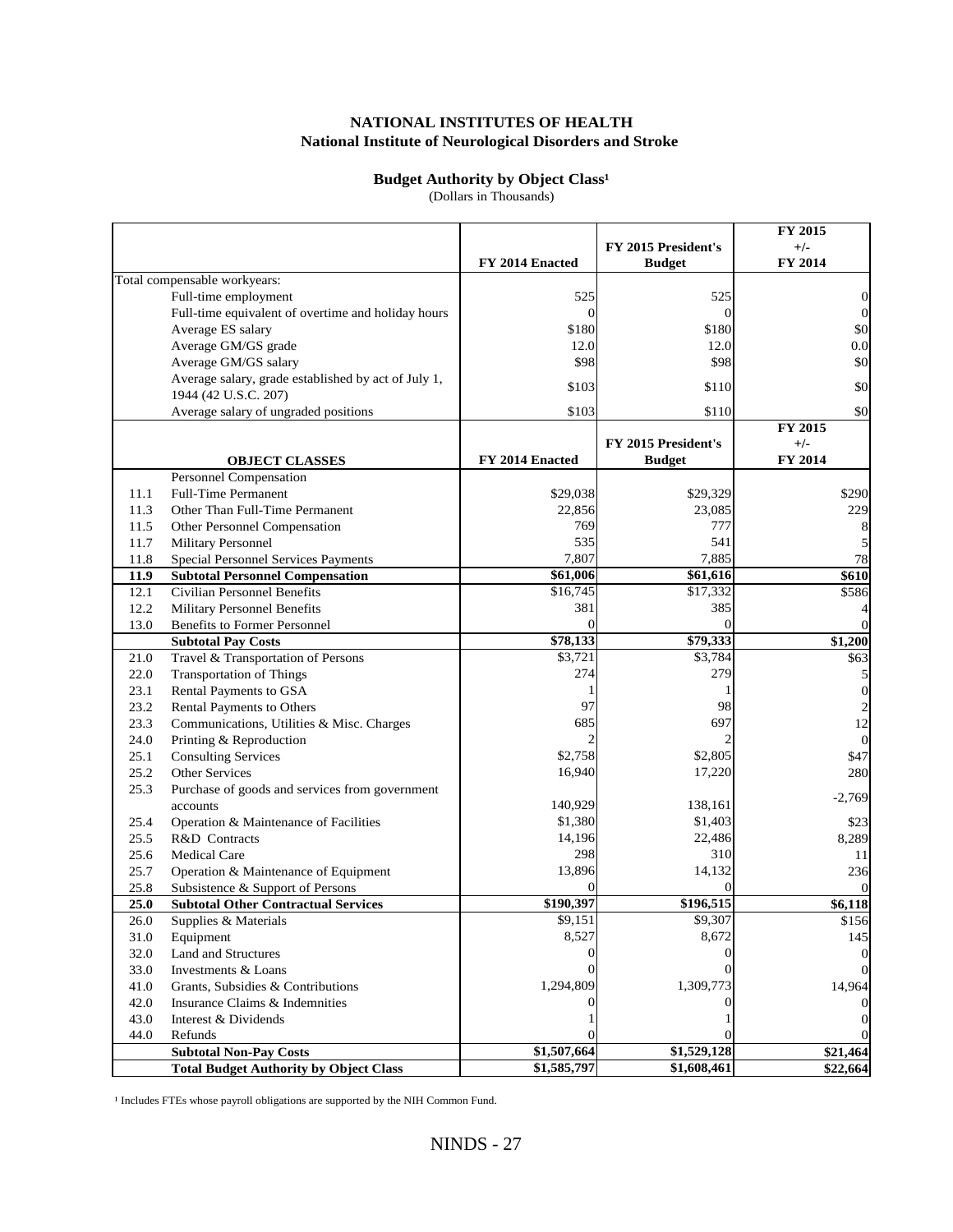## **NATIONAL INSTITUTES OF HEALTH National Institute of Neurological Disorders and Stroke**

## **Salaries and Expenses**

(Dollars in Thousands)

|                                                  |                 |                     | FY 2015   |
|--------------------------------------------------|-----------------|---------------------|-----------|
|                                                  |                 | FY 2015 President's | $+/-$     |
| <b>OBJECT CLASSES</b>                            | FY 2014 Enacted | <b>Budget</b>       | FY 2014   |
| <b>Personnel Compensation</b>                    |                 |                     |           |
| Full-Time Permanent (11.1)                       | \$29,038        | \$29,329            | \$290     |
| Other Than Full-Time Permanent (11.3)            | 22,856          | 23,085              | 229       |
| Other Personnel Compensation (11.5)              | 769             | 777                 |           |
| Military Personnel (11.7)                        | 535             | 541                 |           |
| Special Personnel Services Payments (11.8)       | 7,807           | 7,885               | 78        |
| <b>Subtotal Personnel Compensation (11.9)</b>    | \$61,006        | \$61,616            | \$610     |
| Civilian Personnel Benefits (12.1)               | \$16,745        | \$17,332            | \$586     |
| Military Personnel Benefits (12.2)               | 381             | 385                 |           |
| Benefits to Former Personnel (13.0)              |                 | $\theta$            |           |
| <b>Subtotal Pay Costs</b>                        | \$78,133        | \$79,333            | \$1,200   |
| Travel & Transportation of Persons (21.0)        | \$3,721         | \$3,784             | \$63      |
| Transportation of Things (22.0)                  | 274             | 279                 |           |
| Rental Payments to Others (23.2)                 | 97              | 98                  |           |
| Communications, Utilities & Misc. Charges (23.3) | 685             | 697                 | 12        |
| Printing & Reproduction (24.0)                   |                 |                     | $\theta$  |
| <b>Other Contractual Services:</b>               |                 |                     |           |
| Consultant Services (25.1)                       | 2,758           | 2,805               | 47        |
| Other Services (25.2)                            | 16,940          | 17,220              | 280       |
| Purchases from government accounts (25.3)        | 100,365         | 96,988              | $-3,377$  |
| Operation & Maintenance of Facilities (25.4)     | 1,380           | 1,403               | 23        |
| Operation & Maintenance of Equipment (25.7)      | 13,896          | 14,132              | 236       |
| Subsistence & Support of Persons (25.8)          | 0               | $\Omega$            |           |
| <b>Subtotal Other Contractual Services</b>       | \$135,338       | \$132,547           | $-$2,791$ |
| Supplies & Materials (26.0)                      | \$9,151         | \$9,307             | \$156     |
| <b>Subtotal Non-Pay Costs</b>                    | \$149,268       | \$146,714           | $-$2,554$ |
| <b>Total Administrative Costs</b>                | \$227,401       | \$226,047           | $-$1,354$ |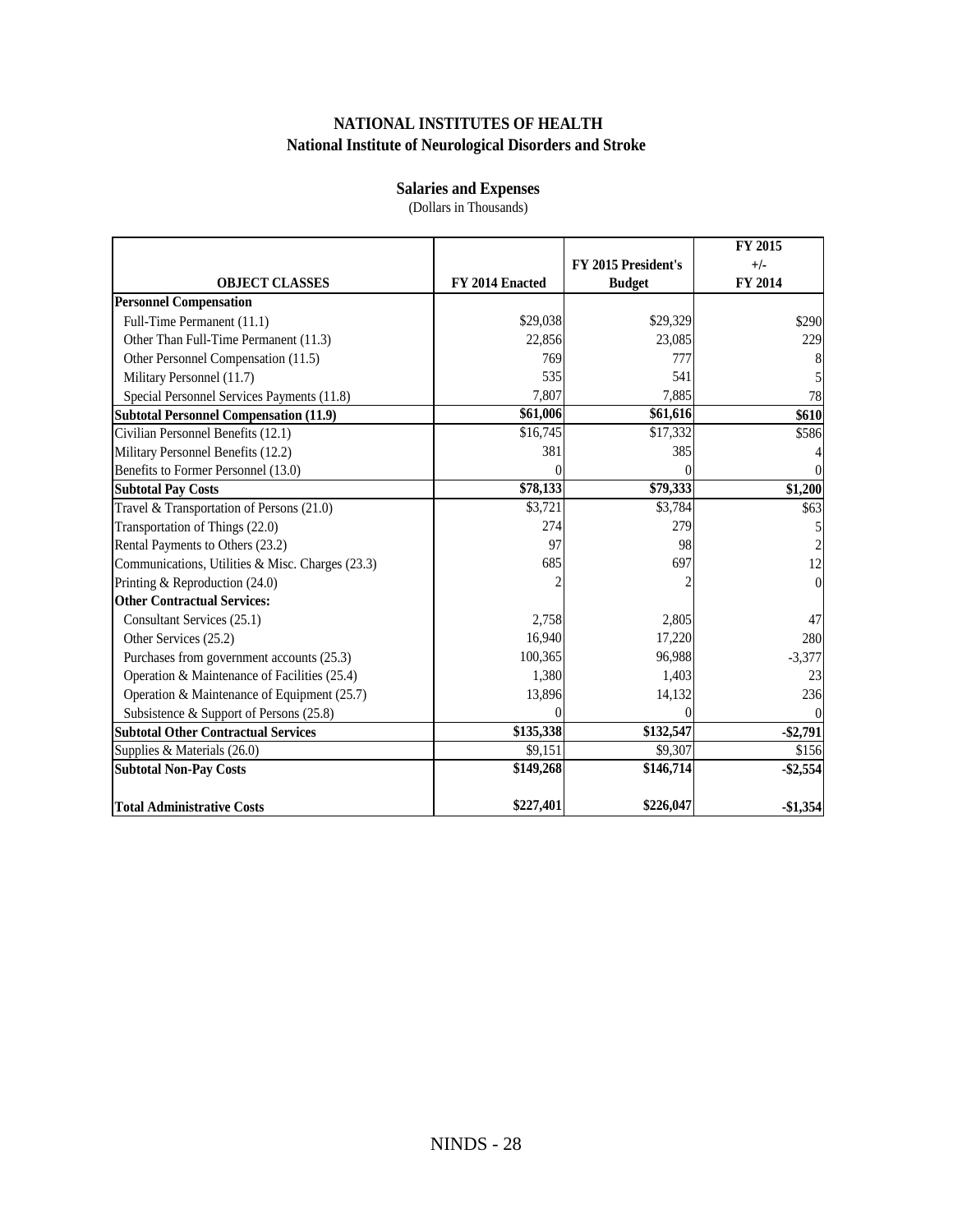#### **National Institute of Neurological Disorders and Stroke NATIO NAL INSTITUTES O F HEALTH**

|                                                                               | FY 2013 Actual   |                | FY 2014 Est. |                  |                         | FY 2015 Est.   |              |          |                |
|-------------------------------------------------------------------------------|------------------|----------------|--------------|------------------|-------------------------|----------------|--------------|----------|----------------|
| <b>OFFICE/DIVISION</b>                                                        | Civilian         | Military       | To tal       | Civilian         | Military                | To tal         | Civilian     | Military | To tal         |
| Division of Extramural Research                                               |                  |                |              |                  |                         |                |              |          |                |
| Direct:                                                                       | 105              |                | 105          | 105              |                         | 105            | 105          |          | 105            |
| Reimbursable:                                                                 |                  |                |              |                  |                         |                |              |          |                |
| Total:                                                                        | 105              |                | 105          | 105              |                         | 105            | 105          |          | 105            |
| Division of Intramural Research                                               |                  |                |              |                  |                         |                |              |          |                |
| Direct:                                                                       | 329              | 5              | 334          | 329              | $\mathfrak{S}$          | 334            | 329          | 5        | 334            |
| Reimbursable:                                                                 |                  |                |              |                  |                         |                |              |          |                |
| Total:                                                                        | 329              | 5 <sup>1</sup> | 334          | 329              | 5 <sup>5</sup>          | 334            | 329          | 5        | 334            |
| Office of Clinical Research                                                   |                  |                |              |                  |                         |                |              |          |                |
| Direct:                                                                       | 18               |                | 18           | 18               |                         | 18             | 18           |          | 18             |
| Reimbursable:                                                                 |                  |                |              |                  |                         |                |              |          |                |
| Total:                                                                        | 18               |                | 18           | 18               |                         | 18             | 18           |          | 18             |
| Office of Special Programs in Diversity                                       |                  |                |              |                  |                         |                |              |          |                |
| Direct:                                                                       | 3                |                | 3            | 3                |                         | 3              | 3            |          | 3              |
| Reimbursable:                                                                 |                  |                |              |                  |                         |                |              |          |                |
| Total:                                                                        | 3                |                | 3            | 3                |                         | 3              | 3            |          | 3              |
| Office of the Director                                                        |                  |                |              |                  |                         |                |              |          |                |
| Direct:                                                                       | 49               |                | 49           | 49               |                         | 49             | 49           |          | 49             |
| Reimbursable:                                                                 |                  |                |              |                  |                         |                |              |          |                |
| Total:                                                                        | 49               |                | 49           | 49               |                         | 49             | 49           |          | 49             |
| Office of Translational Research                                              |                  |                |              |                  |                         |                |              |          |                |
| Direct:                                                                       | 16               |                | 16           | 16               |                         | 16             | 16           |          | 16             |
| Reimbursable:                                                                 |                  |                |              |                  |                         |                |              |          |                |
| Total:                                                                        | 16               |                | 16           | 16               |                         | 16             | 16           |          | 16             |
| Total                                                                         | $\overline{520}$ | 5 <sup>1</sup> | 525          | $\overline{520}$ | $\overline{5}$          | 525            | 520          | 5        | 525            |
| Includes FTEs whose payroll obligations are supported by the NIH Common Fund. |                  |                |              |                  |                         |                |              |          |                |
| FTEs supported by funds from                                                  | $\Omega$         | $\overline{0}$ | $\theta$     | $\overline{0}$   | $\overline{0}$          | $\overline{0}$ | $\mathbf{0}$ | $\theta$ | $\overline{0}$ |
| Cooperative Research and                                                      |                  |                |              |                  |                         |                |              |          |                |
| Development Agreements.                                                       |                  |                |              |                  |                         |                |              |          |                |
| <b>FISCAL YEAR</b>                                                            |                  |                |              |                  | <b>Average GS Grade</b> |                |              |          |                |
| 2011                                                                          |                  |                |              |                  | 11.8                    |                |              |          |                |
| 2012                                                                          |                  |                |              |                  | 13.4                    |                |              |          |                |
| 2013                                                                          |                  | 12.0           |              |                  |                         |                |              |          |                |
| 2014                                                                          |                  |                |              |                  | 12.0                    |                |              |          |                |
| 2015                                                                          |                  |                |              |                  | 12.0                    |                |              |          |                |

| Detail of Full-Time Equivalent Employment (FTE) |  |  |  |
|-------------------------------------------------|--|--|--|
|-------------------------------------------------|--|--|--|